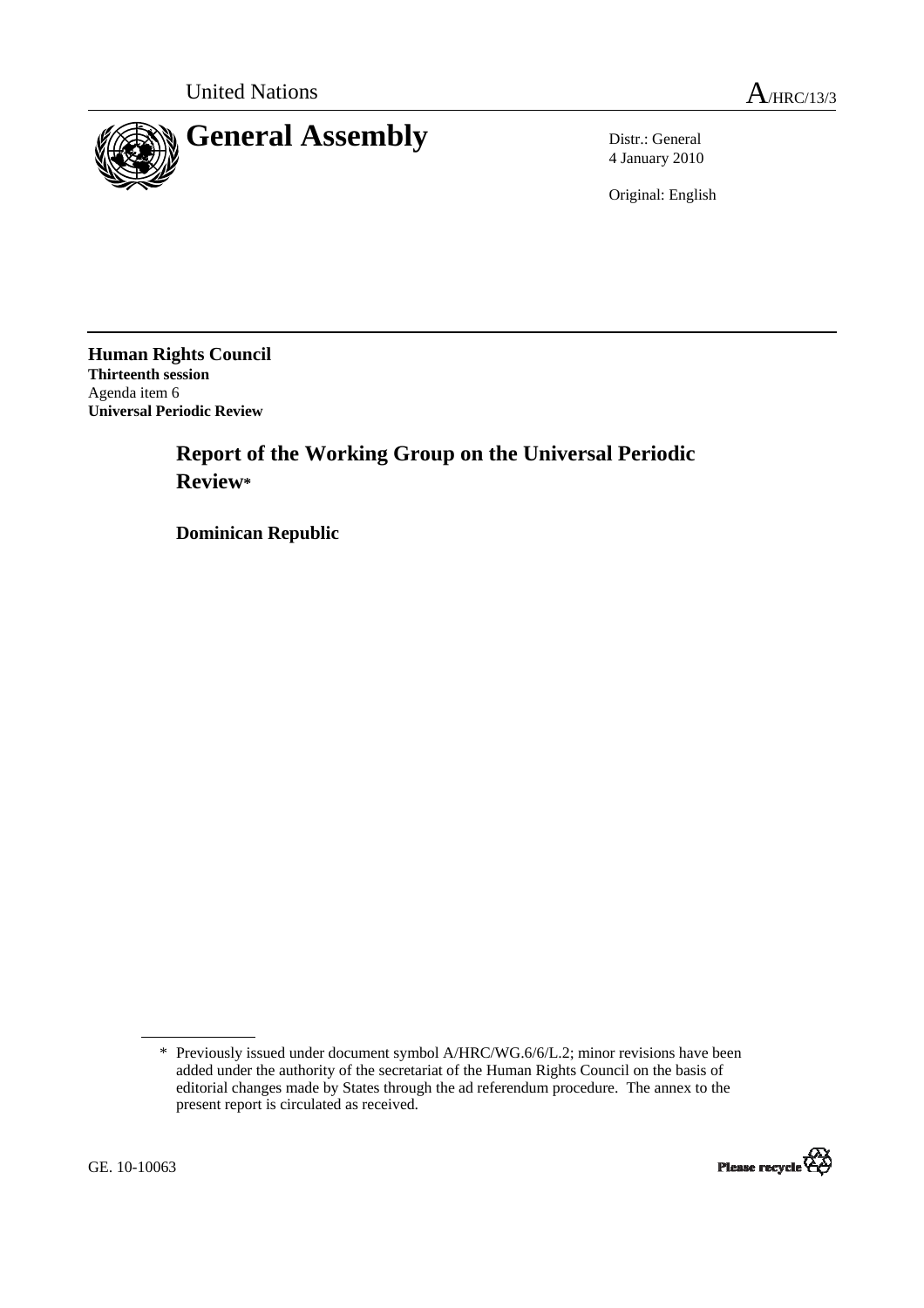# Contents

|       |    |           | Paragraphs | Page |
|-------|----|-----------|------------|------|
|       |    |           |            | 3    |
|       |    |           | $5 - 86$   | 3    |
|       |    | A.        | $5 - 31$   | 3    |
|       |    | <b>B.</b> | $32 - 86$  | 6    |
|       | H. |           | $87 - 90$  | 14   |
| Annex |    |           |            |      |
|       |    |           |            | 21   |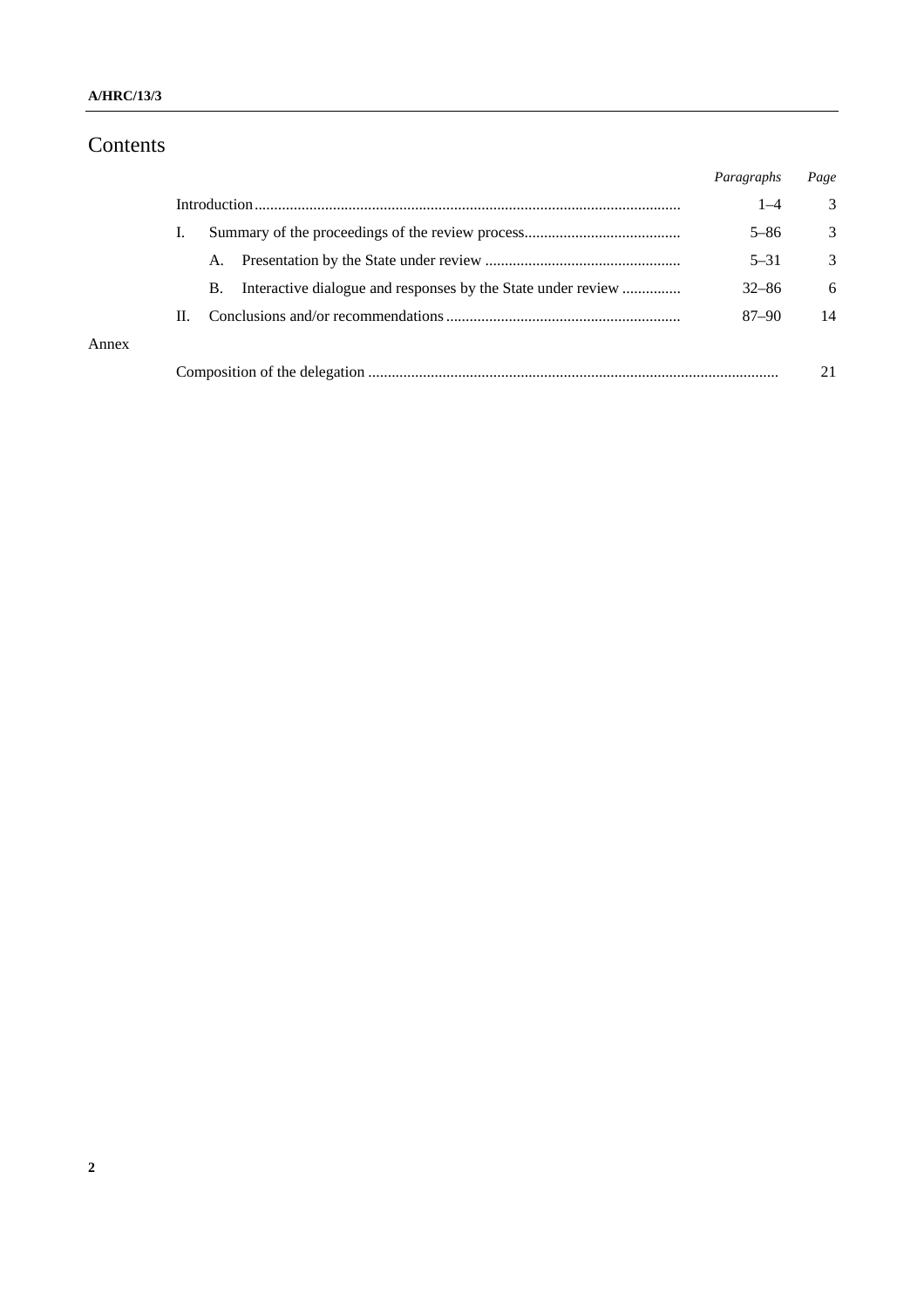# **Introduction**

1. The Working Group on the Universal Periodic Review, established in accordance with Human Rights Council resolution 5/1 of 18 June 2007, held its sixth session from 30 November to 11 December 2009. The review of the Dominican Republic was held at the 3rd meeting, on 1 December 2009. The delegation of the Dominican Republic was headed by Dr. Max Puig, Secretary of State for Labour. At its  $7<sup>th</sup>$  meeting held on 3 December 2009, the Working Group adopted the present report on the Dominican Republic.

2. On 7 September 2009, the Human Rights Council selected the following group of rapporteurs (troika) to facilitate the review of the Dominican Republic: Bosnia and Herzegovina, Bangladesh and Argentina.

3. In accordance with paragraph 15 of the annex to resolution 5/1, the following documents were issued for the review of Dominican Republic:

 (a) A national report submitted/written presentation made in accordance with paragraph 15 (a) (A/HRC/WG.6/6/ DOM/1);

A compilation prepared by the Office of the High Commissioner for Human Rights (OHCHR) in accordance with paragraph 15 (b) (A/HRC/WG.6/6/DOM/2);

 (c) A summary prepared by the Office of the High Commissioner for Human Rights (OHCHR) in accordance with paragraph 15 (c) (A/HRC/WG.6/6/DOM/3).

4. A list of questions prepared in advance by Germany, the United Kingdom of Great Britain and Northern Ireland, the Czech Republic, Denmark, Latvia, Switzerland, and the Netherlands was transmitted to the Dominican Republic through the troika. These questions are available on the extranet of the Working Group.

### **I. Summary of the proceedings of the review process**

#### **A. Presentation by the State under review**

5. At the 3rd meeting, on 1 December 2009, the Secretary of State for Labour opened his statement by indicating that the national report is the result of intensive efforts undertaken by the Government with great responsibility and broad participation.

6. He recalled that the Dominican Republic has ratified the major international human rights conventions, which are part of the nation's legal framework. He added that the Government is carrying out the necessary studies to promptly determine the possibility of accession to the Convention against Torture and Other Cruel, Inhuman or Degrading Treatment or Punishment (CAT) and the International Convention on the Protection of the Rights of All Migrant Workers and Members of Their Families (ICRMW).

7. The Secretary of State for Labour highlighted that since the 1960s significant progress has been made in the field of human rights. However, it is important to bear in mind that this progressive improvement takes place against a structural backdrop of longstanding poverty and immigration. In that context, he presented some of the achievements of recent years and referred to persisting challenges.

8. With regard to the issues of documentation and nationality, in 2004 the Government estimated that there were approximately 600,000 unregistered nationals. In order to rectify this situation, the Late Registration Unit (*Unidad de Declaraciones Tardías*) was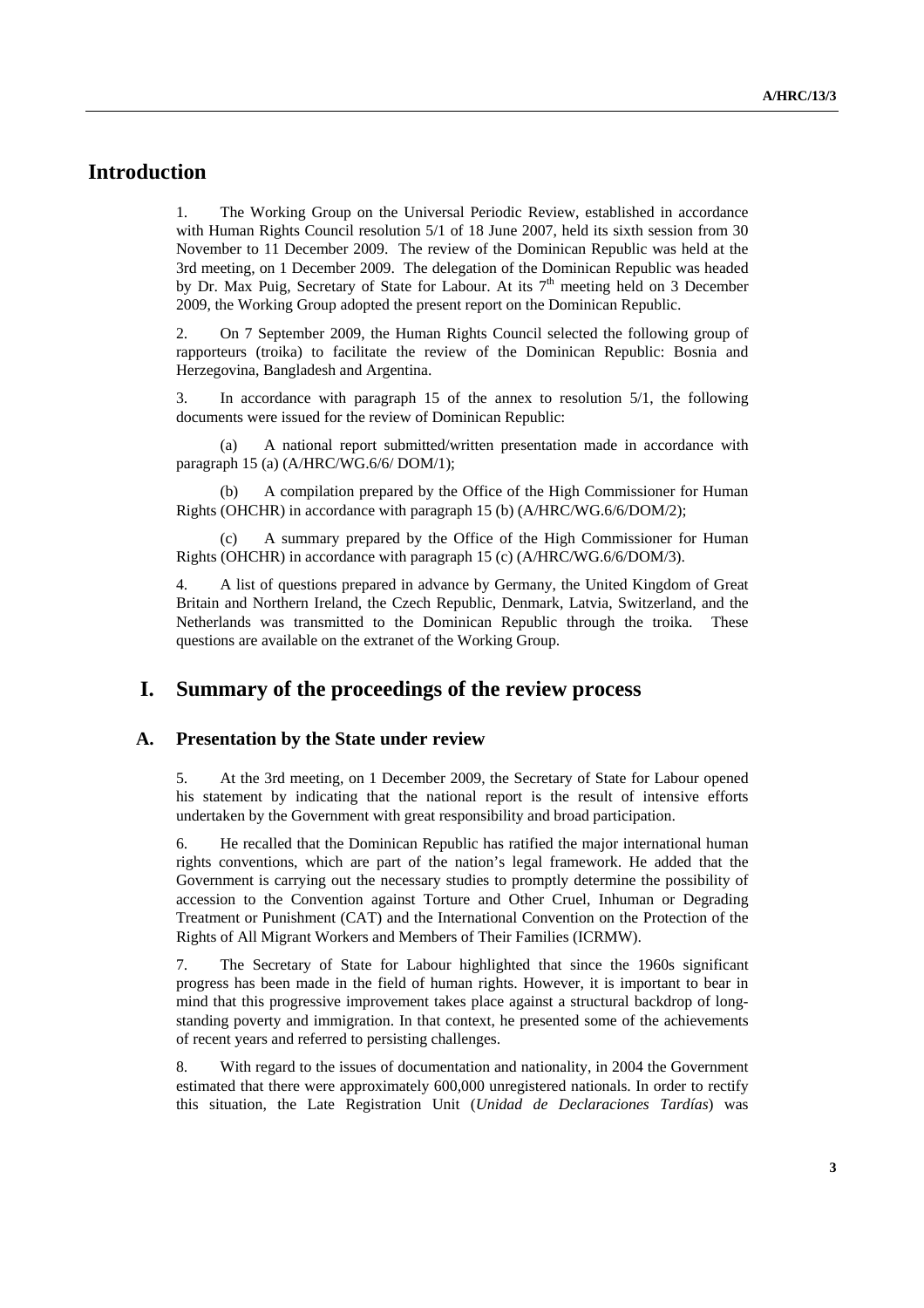relaunched and in August 2007, Congress passed Act No. 218-07, which established a three-year amnesty for late birth registrations for nationals under the age of 16.

9. The delegation explained that in April 2007, a birth registration system known as the Immigration Registry was established for children born in the Dominican Republic to nonresident women. In cases where the nationality of a newborn child or minor is unknown, the State confers Dominican nationality upon that person in accordance with the 1961 Convention on the Reduction of Statelessness.

10. The delegation stressed that discrimination on the basis of race, nationality, gender, creed or age is not accepted in the Dominican Republic. The 1997 amended Criminal Code makes discrimination or attacks against another person a criminal offence. In addition, any person who feels that he or she has been discriminated against or that his or her rights have been violated has preferential access to the courts.

11. The Dominican Republic mentioned that women enjoy equal rights and privileges with men and that with a view to guaranteeing and strengthening these rights the principle of positive discrimination has been introduced in the political arena. To this end, it was established by law that at least one third of candidates for elective posts should be women.

12. With regard to the rights to public security, personal security and due process before the law, the State indicated that there have been no reports of political crimes or disappearances between 2003 and 2008. However, it regretted that during that same period, there were reports of private individuals' involvement in summary executions. There have also been reports of members of the police and armed forces physically abusing detainees. The Government has taken penal action to counter these abuses and to ensure that they are not repeated.

13. In 1997 a reform process was initiated with a view to guaranteeing the independence of the judiciary. Special emphasis has been placed on the training and human rights instruction of members of the armed forces and police corps. In addition, the new penitentiary model protects prisoners' dignity and prison facilities are being upgraded to reduce overcrowding.

14. The delegation indicated that the persistence of trafficking in persons and peoplesmuggling is of great concern. A series of measures was undertaken by the Government to combat this problem, including, among others, the establishment of the National Commission to Combat Human Trafficking and People-Smuggling, which has the task of developing a national strategy in this area. The delegation added that the Inter-Agency Commission to Combat Abuse and Sexual Exploitation for Commercial Purposes joins forces with the Public Prosecutor's office and the Special Prosecutor for Children and Youth in combating the sexual exploitation of adolescents in tourist areas. It also emphasized that trafficking in girls and women, particularly for purposes of sexual exploitation, is taken very seriously and that networks of traffickers operating in the country are pursued by a wide array of government and civil society organizations.

15. According to the delegation, there are an estimated 900,000 to 1.2 million illegal migrants in the Dominican Republic, mostly of Haitian nationality. The Government does not encourage, benefit from or remain indifferent to this illegal migratory flow, which has many consequences. A number of steps have been taken to regulate this flow, including the passage of Act No. 137-03 on human trafficking and migrant-smuggling and of Migration Act No. 285-04.

16. The delegation recognized that despite the fact that gender equality prevails in the Dominican Republic, problems such as domestic violence and violence targeting women persist. The Government has therefore adopted the National Gender Equity and Equality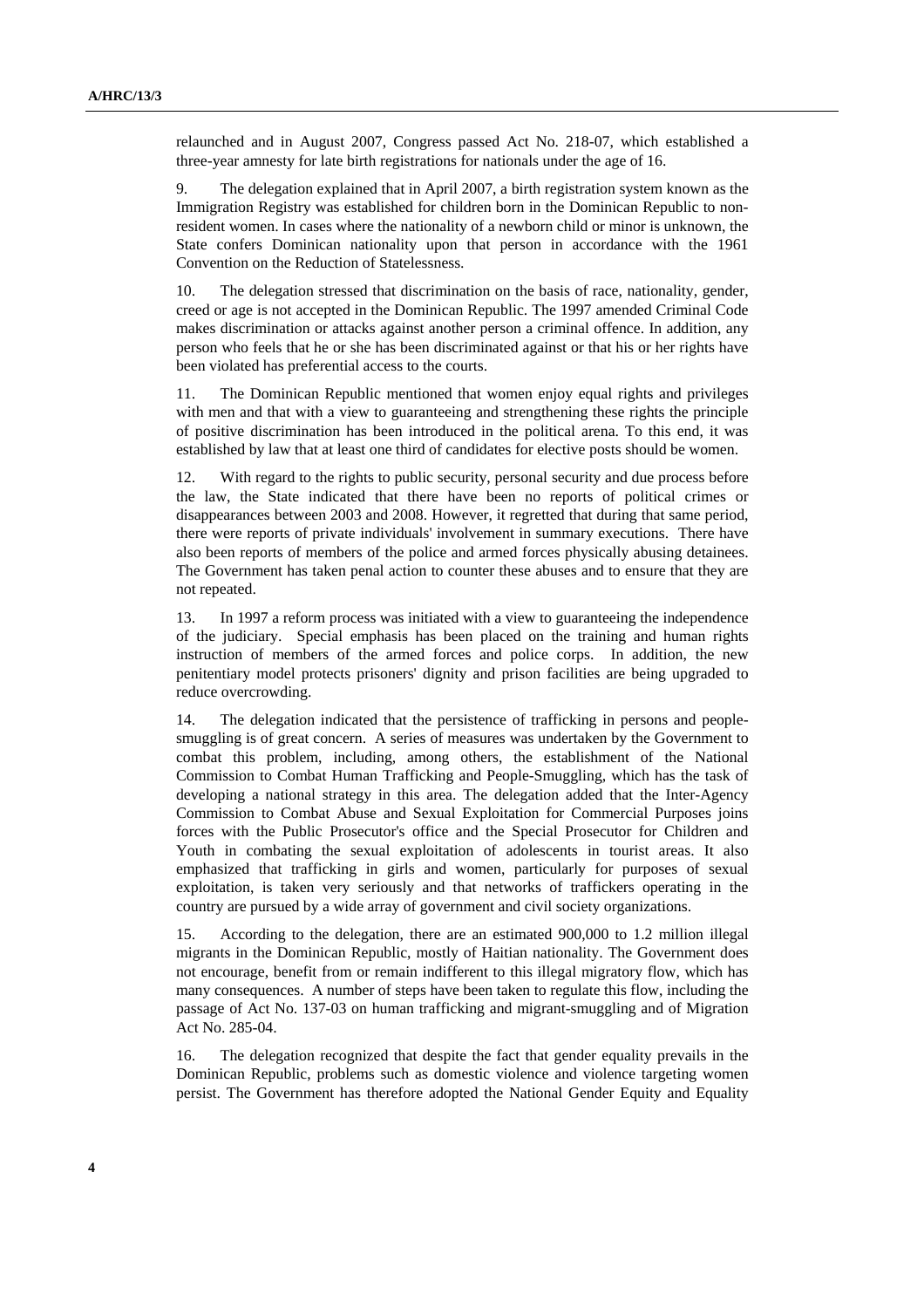Plan to promote the rights of women. To ensure that the Plan is followed up, it has also established gender equity and development offices in all Government branches.

17. On the subject of children's rights, the delegation reported that the Labour Code and subsequent regulations issued by the Ministry of Labour prohibit the employment of children under 14 and protect children under 18 from the worst forms of child labour. The State regretted that violations of the law and regulations in this area still occur.

18. Under the national strategic plan for the eradication of the worst forms of child labour, 27,300 children have already been removed from risky situations and work exploitation. The authorities have launched an additional programme, which has achieved a significant decrease in the number of children and teenagers exposed and subjected to the worst forms of child labour.

19. In its efforts to ensure that all minors attend school, in 2003 the Ministry of Education authorized undocumented school-aged children to attend the compulsory basic years of education. Furthermore, a programme that offers subsidies to needy families in exchange for acceptance that their children of school age will attend school has been established and benefited more than 208,000 families in 2008.

20. With regard to the right to work, the Dominican Republic stressed that all workers are free to organize and join the union of their choice and that the Labour Code establishes a system of labour tribunals to handle disputes.

21. The State referred to reports from a number of non-governmental organizations indicating that, between 2003 and 2008, most of the undocumented Haitian workers employed in various farming and construction ventures did not assert their rights for fear of being dismissed or deported. The State explained that for every reported case there are dozens of counter-examples.

22. The Government indicated that its priorities in giving effect to the right to work are the creation of more and better jobs, the eradication of forced labour and child labour and the promotion of social dialogue.

23. Although the Dominican Republic has not been able to eradicate poverty, it has implemented important programmes in this area, such as "Eating Comes First" (*Comer es Primero*), which has become an integral part of the Solidarity Programme. By means of its electronic debit card, the Solidarity Programme ensures that citizens living in extreme poverty have their education, health, transport and nutritional needs met and that the elderly are cared for.

24. The Dominican Republic indicated that the establishment of the new social security system has been one of the most significant achievements in recent years. The coverage under the subsidized family health insurance scheme for the poor has risen from 65,000 beneficiaries in mid-2004 to 1,224,643 people nationwide. In addition, the undocumented population can benefit from free medical care.

25. The great challenge regarding education in the country is related to its quality, since the Dominican Republic has the second-highest school enrolment rate in Latin America, with 91.1 per cent of children between 6 and 18 attending school. A 10-year plan for the period 2008-2018 has been elaborated for all levels of education, and the Government has supported a gradual increase in the budget for the education sector.

26. Referring to vulnerable groups, the Government indicated that, despite efforts made over the last 40 years to counter poverty in the countryside, rural dwellers are the most vulnerable social group when it comes to unequal distribution of opportunities and wealth.

27. As regards food security, not even the second part of the first of the eight Millennium Development Goals -- halving the proportion of people suffering from hunger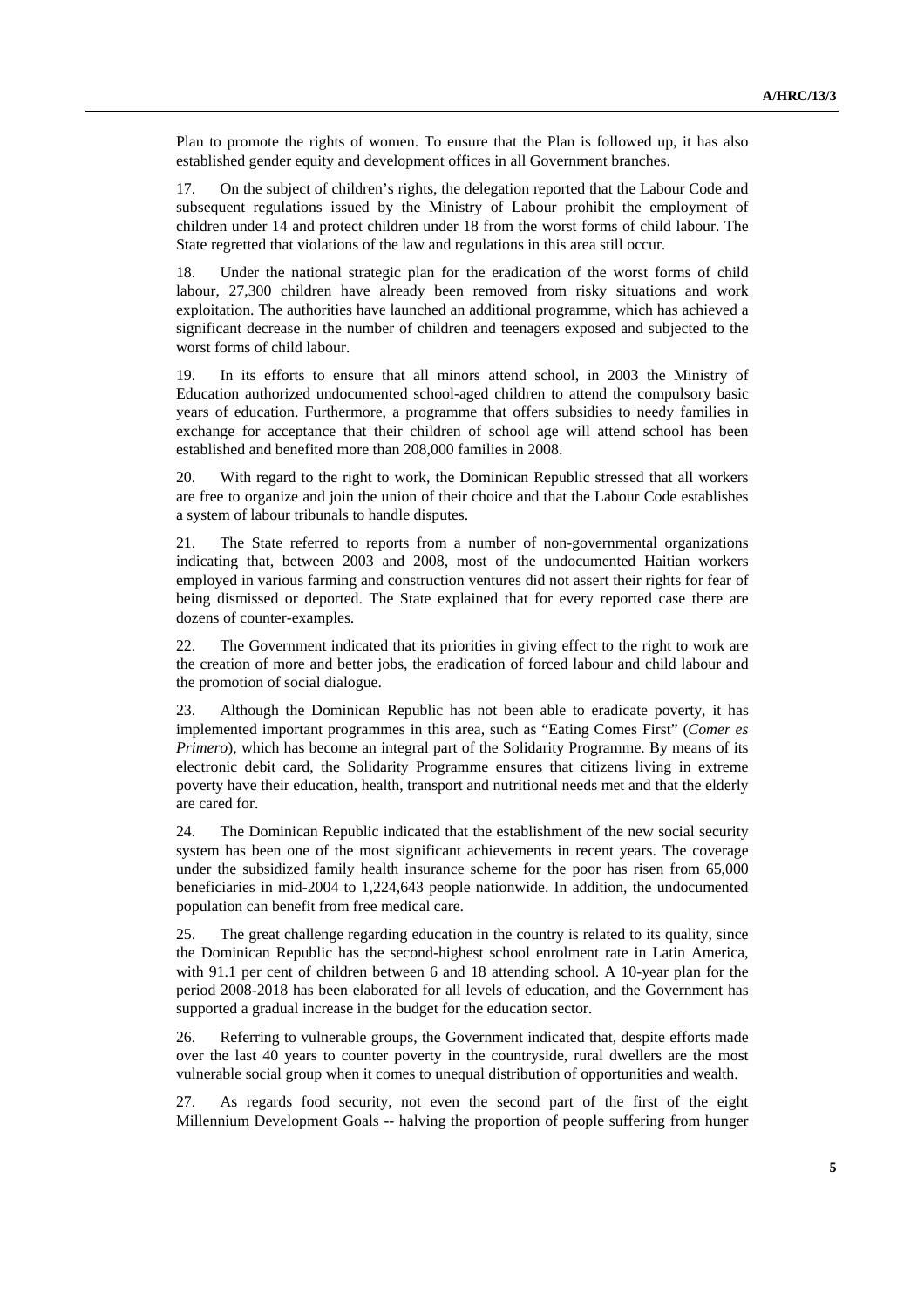in the country -- has been achieved. The Government is developing programmes with a view to resolving this issue in a satisfactory manner.

28. In relation to the rights of migrants, the Dominican Republic emphasized that it was firmly and resolutely opposed to any kind of shady arrangement or abuse at the expense of migrant workers, particularly illegal ones. The authorities are faced with the challenge of regulating migration so that migrant workers are legal, do not exceed the demand for labour, contribute positively and do not become an instrument of unfair business practice or an unsustainable burden on society. The General Directorate on Migration has laid down the terms under which illegal Haitians can be repatriated in the protocol which Haiti and the Dominican Republic signed in 1999.

29. The delegation recalled that the Dominican Republic will soon promulgate a new Constitution, marking a milestone in the history of the country. The new constitutional text is modern and rights- based, and will contribute to solving institutional problems. Moreover, it significantly expands the catalogue of fundamental rights and incorporates the institution of ombudsman.

30. Taken together, the achievements of the past few decades show that progress in overcoming the obstacles that prevent men and women of all ages, social classes, races and nationalities from living together in dignity depends directly on an active undertaking by the Government and society to protect and promote basic rights.

31. In this context, the formal commitment made by the Dominican Republic is to continue to put into effect each and every initiative designed to foster compliance with all its national and international human rights commitments.

#### **B. Interactive dialogue and responses by the State under review**

32. During the interactive dialogue, statements were made by 38 delegations. A number of delegations thanked the Dominican Republic for its commitment to the universal periodic review process and its comprehensive, self-critical national report, noting that the report was the result of an inclusive broad-based process with the contributions of civil society organizations. Recommendations made during the interactive dialogue are to be found in section II of the present report.

33. Algeria welcomed the Secretary of State for Labour and his accompanying delegation. Algeria commended the national report for uncompromisingly recognizing that inequality was a historical characteristic of the socio-economic makeup of the Dominican Republic, and that it underlined social exclusion of national and foreigners. Algeria made recommendations.

34. While noting the positive steps already taken by the Dominican Republic in combating violence against women, human trafficking and extrajudicial killings, Turkey recalled that certain areas still require more attention and action. Turkey mentioned as examples the high rate of population living below the poverty line and the number of irregular migrants in the country. Nevertheless, Turkey praised the efforts made towards the elimination of impunity, the fight against racial discrimination and xenophobia and the ongoing screening and training of all law enforcement personnel and national security forces. Turkey made recommendations.

35. Belgium referred to the immigration flow of a large number of Haitians, which Belgium recognized as a major challenge. It welcomed a number of initiatives taken by the Dominican authorities in this area, such as the zero tolerance policy concerning violations of the rights of migrants. It was, however, alarmed by the general treatment of asylumseekers and refugees and considered that the Dominican Republic had not fully followed up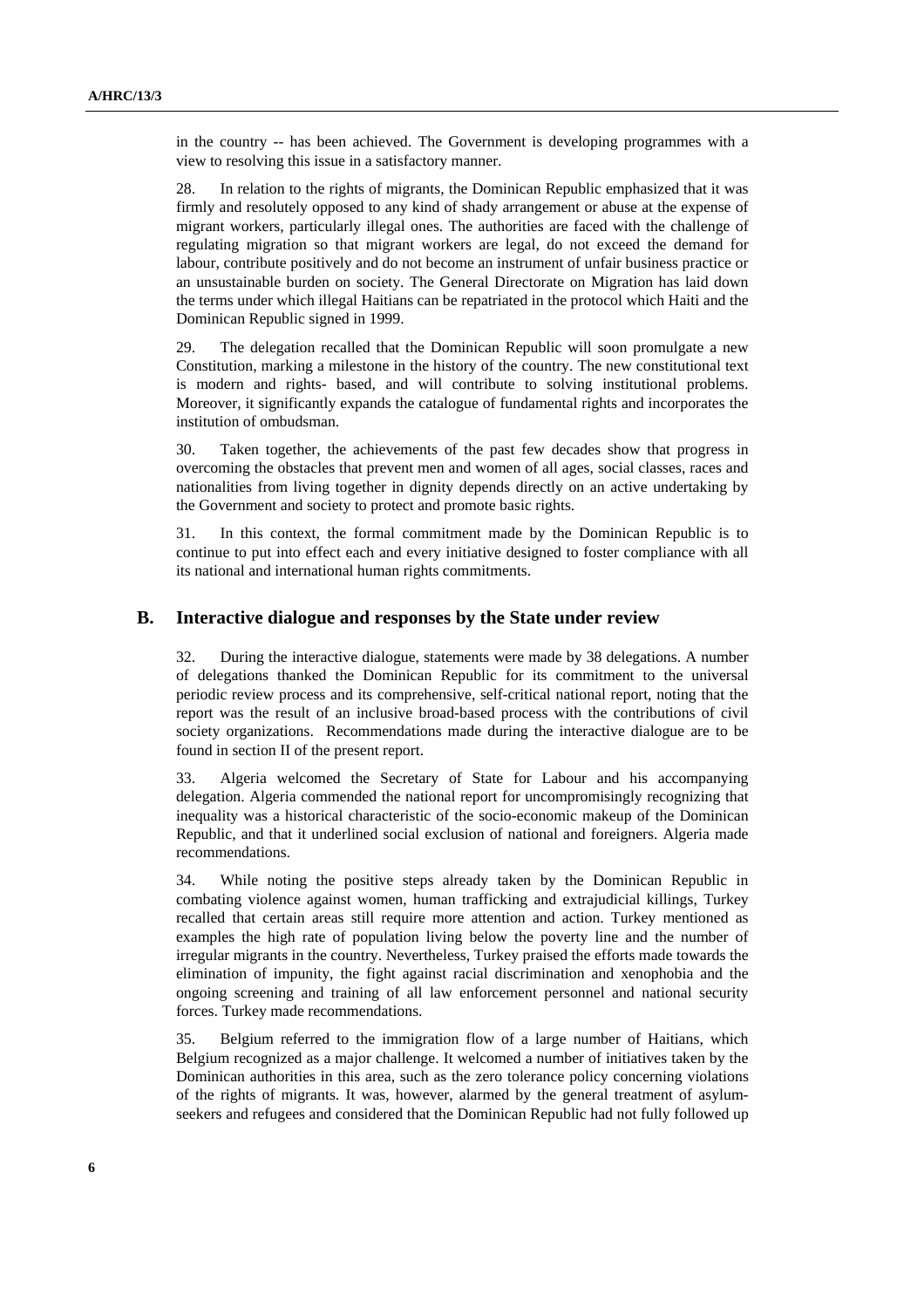on the comments and requests coming from the Special Rapporteur on contemporary forms of racism, racial discrimination, xenophobia and related intolerance, the Independent Expert on minority issues and the Committee on the Elimination of Racial Discrimination. Belgium stressed the importance of raising awareness among public officials to combat racism and of reprimanding the racist actions taken by these agents. Belgium asked what measures the Government planned to take to combat this phenomenon among public authorities. Belgium made recommendations.

36. Canada welcomed the ratification by the state of the Convention on the Rights of Persons with Disabilities. Canada noted with concern reports of discriminatory denial of the right to nationality to Dominicans of Haitian descent. Canada also recognized the efforts of the State to combat trafficking of children, women and men and appreciated its cooperation with Canada in the arrest of human traffickers. Canada made recommendations.

37. Egypt commended the creation of a new mechanism within the Offices of the Ombudsmen and dispute mediation centres in cooperation with the Office of the Attorney General and civil society organizations. It highlighted the establishment in October 2007 of the National Commission to Combat Human Trafficking and People-Smuggling. It also welcomed the 2006-2007 undertaking of a national consultation on excellence in education and the drawing up a 10 year plan for all levels of education in the country and its commitment to put the plan into operation over the period 2008-2018. Egypt made recommendations.

38. Brazil recognized the significant efforts made in the area of human rights, reflected by the establishment of the Interagency Commission for Human Rights and the Institute of promotion and protection of Human Rights and by the prohibition of corporal punishment at schools and in the judiciary system. Brazil congratulated the Dominican Republic for its launching of a national strategy on social inclusion. It welcomed the establishment of a bilateral commission between the Dominican Republic and Haiti. However, Brazil expressed its concerns with regard to issues related to gender violence and migrants. Brazil made recommendations.

39. The United Kingdom of Great Britain and Northern Ireland noted the absence of a national human rights institution in line with the Paris Principles. While welcoming the progress made in modernizing the prison system, it remained concerned about problematic conditions in the old-style prisons, including overcrowding, poor hygiene and criminality, and poorly trained personnel. It was concerned about the allegations of unlawful killings and increasing violence committed by Dominican security forces, and the absence of independent and transparent investigations. With regard to racism and discrimination against Haitians and Dominicans of Haitian descent, the United Kingdom recalled the importance of equality to all in access to health care, education and freedom of movement. The United Kingdom made recommendations.

40. Cuba noted positively the efforts being made to address the combat and eliminate all forms of discrimination, such as affirmative actions establishing quotas for women to be elected to public positions, the adoption of a National Plan for Gender Equality and measures to establish preferential access to the courts for victims of any type of discrimination. Cuba further noted with interest the programmes being implemented to address the problem of exclusion and lack of attention to the most impoverished sectors of the population, in particular the programme "Eating Comes First". Cuba made recommendations.

41. Spain noted the efforts made by the Dominican Republic in the area of fundamental rights and freedoms. Furthermore, Spain welcomed the abolition of the death penalty and expressed its hope that the Dominican Republic would ratify the Second Optional Protocol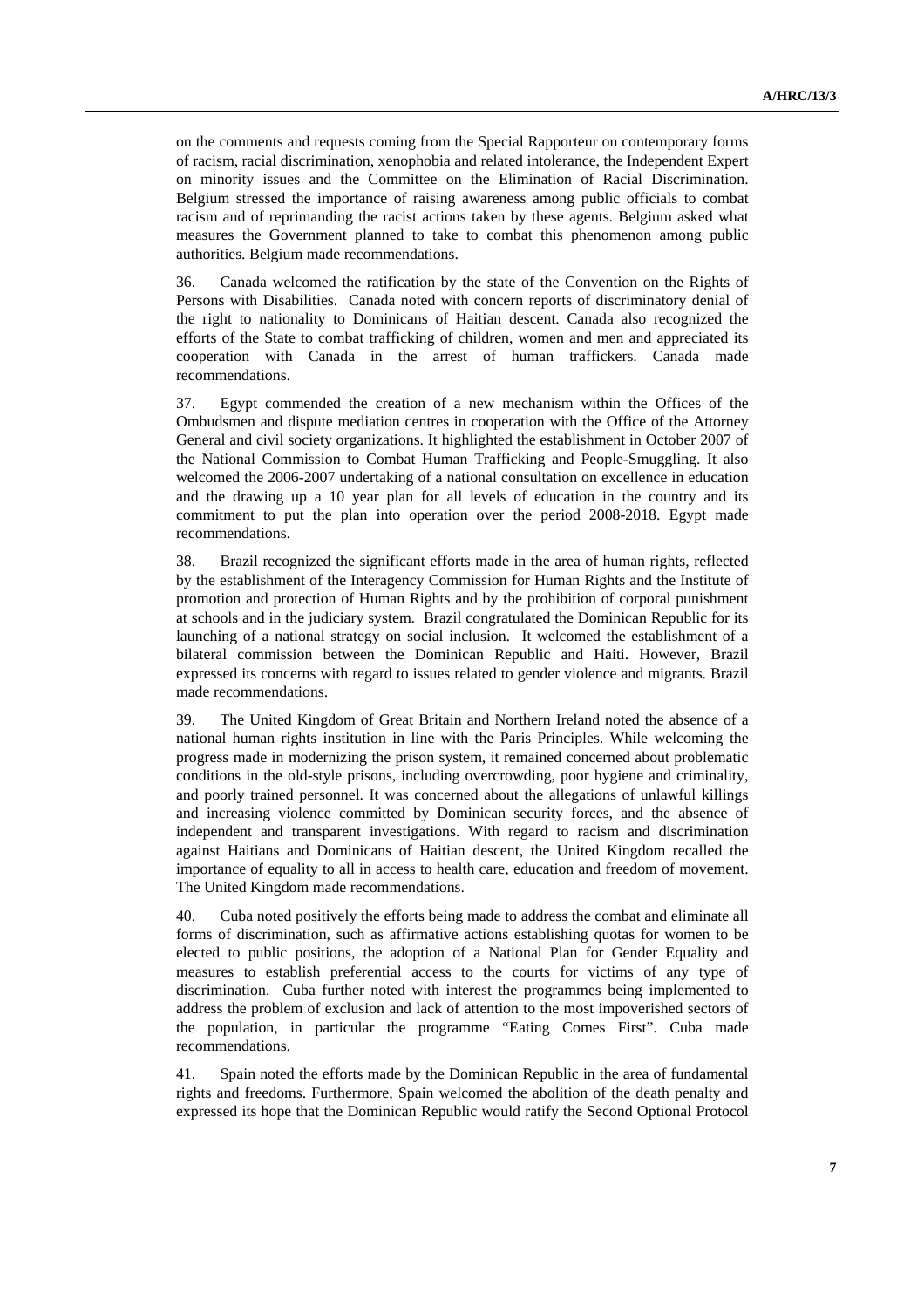to the International Covenant on Civil and Political Rights. Spain asked whether the Government planned to broaden the campaign of gender equality and whether it would take measures in cases of abuses perpetrated by security forces. Spain made recommendations.

42. France inquired about the measures that the authorities intended to take to cope with the increasing incidents of arbitrary detention, summary executions and the use of excessive force by law enforcement officials as well as the impunity they seemed to benefit from. While acknowledging the significant progress made in the area of the rights of women, France added that domestic violence was still at a very alarming level and the units of fighting violence against women seemed not to be very effective due to the lack of receptivity of the police officers on this subject. Under those circumstances, what additional measures did the authorities intend to take to guarantee full respect of the rights of women? Referring to more than a million Haitian citizens living in the Dominican Republic without documentation, which made them particularly vulnerable and exposed them to many forms of exploitation, France was very pleased that the Dominican Government had announced in June 2009 the launching of a broad plan to regularize them by providing them with resident permits and work permits. What stage had been reached in the implementation of this plan? France made recommendations.

43. The Netherlands welcomed the introduction of a zero tolerance policy, the investigations of human rights abuses and violations and the human rights training provided to the police force. , The Netherlands underlined the rate of women's death caused by gender-based violence, despite the efforts of the Government to promote women's rights It also raised concerns about maternal death and enquired about existing measures to treat post-abortion complications, and guarantees for the non-prosecution of women. The Netherlands finally noted the positive response of the State to requests for invitations to mandate-holders. The Netherlands made recommendations.

44. Mexico recognized the efforts undertaken by the Government in the area of human rights. It noted the important legal efforts in the areas of gender equality, improvement of the penitentiary system and combating corruption, trafficking and smuggling of persons. Mexico welcomed the Government's willingness to work with the special procedures of the Human Rights Council by responding positively to their requests for visits. Mexico made recommendations.

45. The Dominican Republic thanked all delegations for their statements and the questions raised, as well as for the recognition of the efforts made by the Dominican Republic not only in the preparation of the national report, but also in specific areas. Without denying the difficulties and obstacles, the universal periodic review is intended to help States address them.

46. The delegation reiterated that the Dominican Republic is working towards the aim of ratifying CAT and ICRMW.

47. On the issue of visits by international human rights mechanisms to the country, the Dominican Republic remains open to receiving visits by all international human rights mechanisms. The delegation indicated that these visits are extremely beneficial; since these can help them focus attention on issues they might have difficulty addressing.

48. On the issue of migrant workers, the delegation noted that the Dominican Republic is both a sending and a receiving country. Regarding migrant Haitian workers specifically, the delegation wished to put the question in perspective, noting that the Dominican Republic and Haiti are the only case of two sovereign States sharing one island. The economic trends in the last few decades have led to a situation where the two States have the same population, but the Dominican Republic has a larger territory. In addition, whereas both are developing countries, the Dominican Republic is already a mediumincome country, while Haiti is a least developed country. The Dominican Republic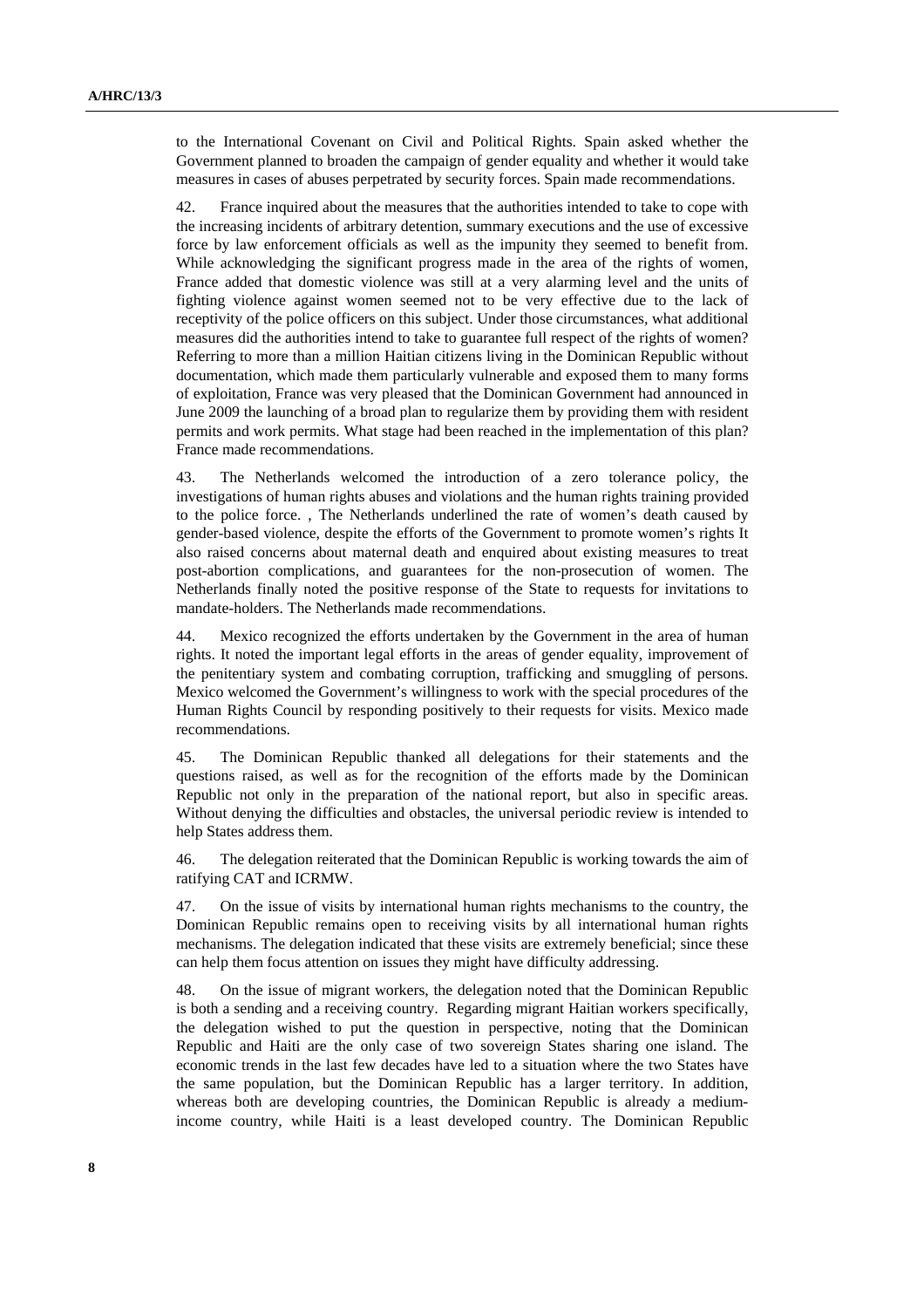economy is six times larger than the Haitian economy. There is a situation where the population of the country with a lower level of development has to move towards the country where the economic level is better; this is a universal phenomenon. The Dominican Republic does not encourage immigration towards its territory. Documented migrant workers come voluntarily into the Dominican Republic. In 2008, the Dominican Republic issued 76,000 visas to Haitians visitors. This figure is higher than the total number of visas issued by the United States of America and the European Union to Haitians citizens in the same year. The fact is that when these migrant workers come to the Dominican Republic they find themselves in a situation where more than 40 per cent of the people are living below the poverty line as defined by the United Nations. An effort is being made; more than 13 per cent of the budget of the Ministry of Health is allocated to the care of Haitian nationals residing in the Dominican Republic. In fact, the Dominican Republic is one of the countries that provide major assistance to Haiti, in terms of health and education assistance to Haitian nationals residing in the country.

49. It is also important to highlight that the Dominican Republic has taken measures, interpreted by some as being restrictive, concerning the recognition of the rights of the Haitian people and the civil registry system. The system in the Dominican Republic has had shortcomings in the past, which the Central Electoral Board (CEB) has tried to correct. For example, the Dominican Republic has put forward a resolution aimed at detecting documents that are falsified. As of 2007, 2,416 false identity documents had been identified, of which only 72, or 3 per cent, corresponded to nationals of Haiti. The measures taken by CEB are general measures in their nature and do not target any segment of the population in particular.

50. Switzerland applauded the long consultation process involved in the drafting of the report. Switzerland noted with concern that despite the fact that freedom of expression is enshrined in the Constitution, there are allegations of intimidation of journalists and human rights defenders and these actions are on the rise. With regard to violence against women, Switzerland took note of the willingness expressed by national authorities to eradicate this phenomenon and to adopt a national plan for equality. However, physical violence against women has increased drastically in recent years. Domestic violence has reached point where the media speak of it with horror. Switzerland made recommendations.

51. Venezuela commended the efforts made by the Interagency Commission on Human Rights. Venezuela recognized the actions undertaken by the Dominican Republic to ensure the right to education, which was given highest priority in the Dominican annual budget. Venezuela particularly praised the high enrolment rate in the school system in the Dominican Republic. It welcomed the positive prospects of the ten-year plan for all educational levels. Venezuela made recommendations.

52. While recalling the rate of population living below the poverty line, Azerbaijan commended the national measures taken by the Government to reduce poverty and food insecurity, especially the Solidarity Programme. Showing understanding with the huge immigration flow the state is facing, Azerbaijan praised the will of the Dominican Republic to accede to ICRMW. Azerbaijan made recommendations.

53. The United States noted the Government's nationwide efforts to improve civil registration access and procedures. It remained concerned however by the major barriers Dominicans of Haitian descent faced in establishing their citizenship. Dominicans who lacked citizenship or identity documents faced obstacles in travelling both within and outside of country. In addition, persons who were undocumented could not obtain a national identification card or a voting card. Those without a national identification card had limited access to formal-sector jobs, public higher education, marriage and birth registration, formal-economy services such as banks and loans, courts and judicial procedures and ownership of land or property. The United States made recommendations.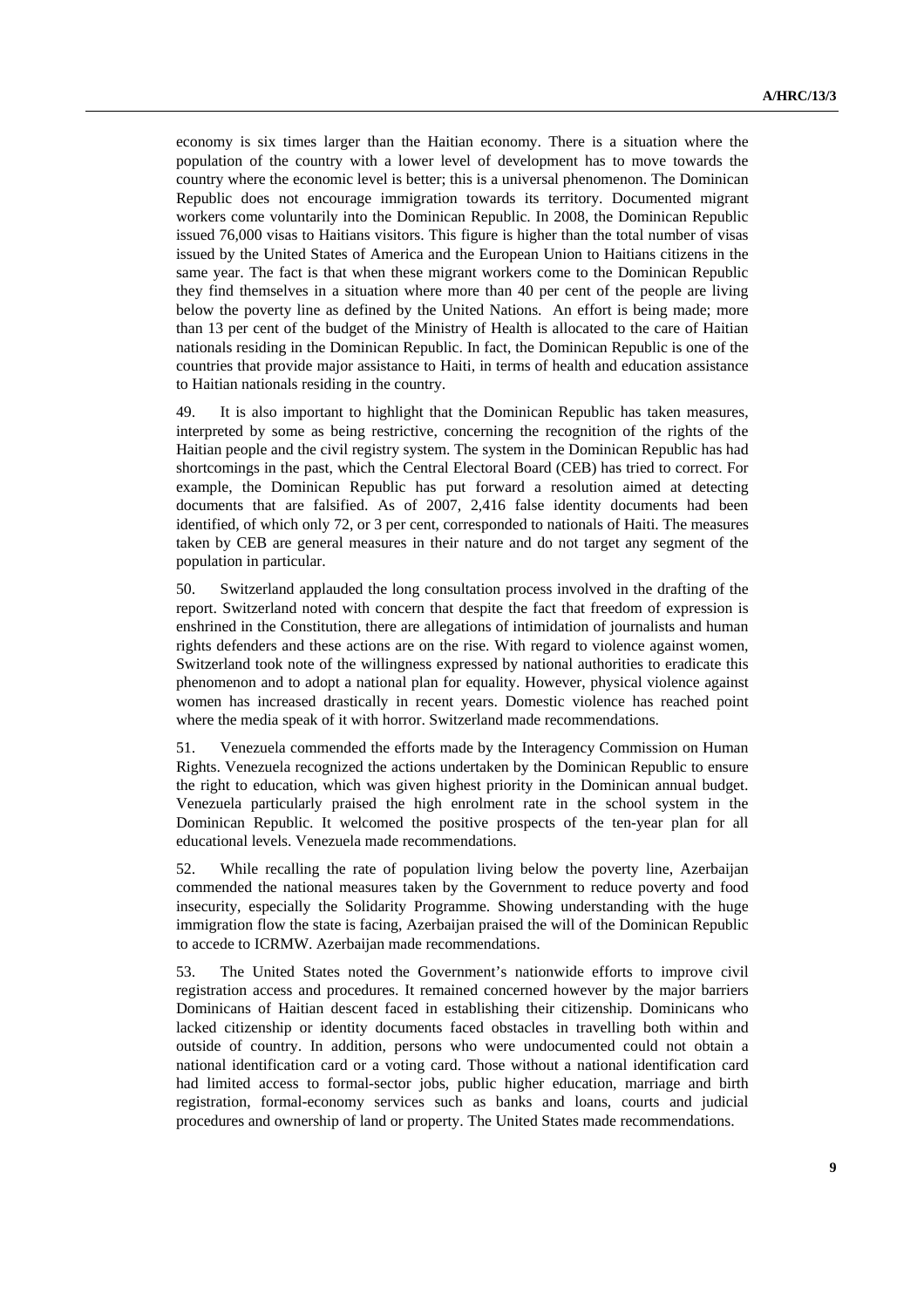54. Uruguay emphasized the efforts made by the Dominican Republic in the promotion and protection of human rights, including the affirmative actions adopted to ensure women's participation in public life and the implementation of programmes such as "Eating Comes First" and the Solidarity Programme. Uruguay recognized that geographic, political and socioeconomic factors make the development of a migration policy a complex process and indicated that the Dominican Republic should continue strengthening measures aimed at protecting the principles of non-discrimination and the right to an identity, among others. It enquired about the experiences of the Dominican Republic in its efforts to combat child labour. Uruguay made recommendations.

55. Slovenia commended the State for its efforts to comply with its international obligations. Slovenia questioned the State on its concrete plan to eliminate the discriminatory provisions present in the Civil Code. It raised concerns about the existing prohibition of abortion and wondered if measures were foreseen against the development of a black market in illegal abortions. Slovenia asked what was planned to prevent child labour and violence against children and to remedy under-resourced education. Slovenia made recommendations.

56. Nicaragua highlighted the efforts and progress made by the Dominican Republic in modernizing its state, giving it an institutional and normative framework which meets the needs of its society. Nicaragua congratulated the Dominican Republic for the process of constitutional reform, which was consolidating Dominican democracy. Nicaragua made recommendations.

57. Italy commended the growing awareness in terms of the promotion and protection of human rights and the adoption of new legislation over the last few years. Italy formulated four recommendations: to include in the school system appropriate measures in the field of human rights education; to increase the efforts to combat existing discrimination among children; to ratify and implement CAT and to ensure satisfactory prosecution of cases of gender-based violence. Italy made recommendations.

58. Norway recalled the importance of independent national human rights institutions for the awareness and implementation of human rights obligations. Norway raised concerns about the vulnerable situation of human rights defenders and journalists working in the defence of human rights, including rights of Haitian immigrants and Dominicans of Haitian origin. Norway was deeply concerned by the rate of women's deaths caused by genderbased violence. Norway made recommendations.

59. Germany referred to Human Rights Committee concerns about reports of extrajudicial executions of prisoners in State custody and of deaths at the hands of the National Police, the armed forces and officers of the National Drug Control Office owing to the excessive use of force. Germany was interested to know how the Government had addressed these concerns and in particular to learn more about programmes of human rights training for the staff of those forces in this regard. Germany made recommendations.

60. The Holy See noted the ongoing process of consolidation of democratic institutions, including the establishment of local prosecutor's offices to safeguard especially the rights of women and minors, and the application of a zero tolerance policy in cases of mistreatment or violation of the rights of illegal migrants. While appreciating the care of the State to protect children, the Holy See remained concerned that many under the age of five were without birth certificates. The Holy See drew attention to the trafficking and exploitation of persons, especially children, and wondered what measures had been taken to confront the problem. The Holy See made recommendations.

61. In response to comments made on the situation of women, the delegation of the Dominican Republic indicated that it fully shared the concerns conveyed by various delegations. In 2000, the Government created a Ministry for Women that is working on the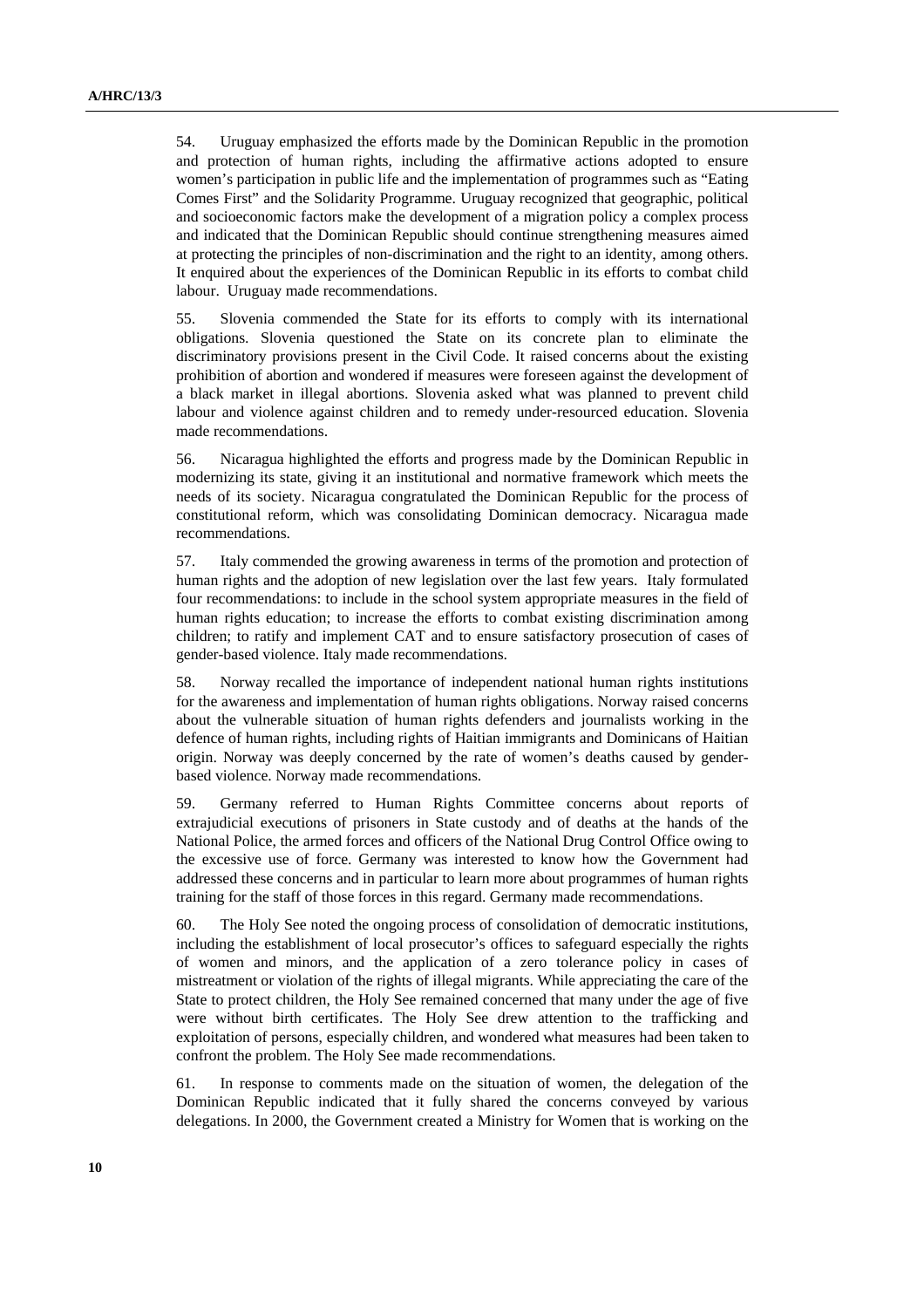equity plan. However, they are extremely concerned by the high levels of violence against women. As in other areas it must work on education and make efforts to provide for justice. The delegation appreciated the suggestions with regard to setting up a database with the breakdown of the population.

62. The Dominican Republic reiterated its concerns about the violence exercised by law enforcement and security forces. The issue should, however, be contextualized. The Dominican Republic is facing an increase in crime along with a rising problem of drug trafficking. The Dominican Republic is a transit country for drugs going from producing countries to the main consumers and markets. This creates many difficulties. Deaths caused by law enforcement officers are treated as homicides and the main parties involved are subject to judicial actions and prosecuted. The delegation made reference to recent cases in this regard.

63. Referring to the issue of child labour, the delegation noted that this practice is often accepted by certain parts of the population, perhaps because of poverty and the social fabric. Action in this regard needs to be taken not only in terms of the legal framework but also through education. The last study available, conducted by the International Labour Organization in 2000, found that there were about 434,000 working children. Current estimates show that number to have decreased to 156,000, mainly as a result of programmes such as "Eating Comes First" and the Solidarity Programme, but the Government is not satisfied yet. It is making efforts within the hemispheric agenda to eliminate the worst forms of child labour by 2015 and all child labour by 2020.

64. Some delegations made reference to a request to visit the Dominican Republic made by the Special Rapporteur on extrajudicial, summary or arbitrary executions. The delegation indicated that the Dominican Republic remained open to visits by United Nations human rights mechanisms and had no objections to that visit. A request in that regard should be made through the official channels by the Special Rapporteur.

65. The delegation indicated that the Dominican Republic fully shared the concerns expressed concerning issues related to human rights education in various areas, including the need to develop a comprehensive human rights education strategy and a culture of respect for human rights. The delegation noted the importance of setting the necessary legal framework and conducting efforts to sensitize and provide human rights education to the population in order to address particular problems such as racism, xenophobia, violence against women, violence against children and the rights of persons with disabilities. The Dominican Republic reiterated its serious commitment in that regard and noted that there was a need to work hand in hand with all members of society and countries around the world.

66. Bosnia and Herzegovina noted with satisfaction the ratification of numerous core human rights instruments and inquired about the obstacles to ratifying CAT and ICRMW. It also asked the delegation about steps being taken to fill the position of Ombudsperson and Assistant Ombudsperson for Children and Youth, established by law in 2008. With regard to minority issues and certain groups in Dominican society, such as Dominicans of Haitian descent and Haitians, affected by the application of the General Law on Migration, it enquired about the Government's efforts to overcome the consequences of that law for the vulnerable groups. Bosnia and Herzegovina made recommendations.

67. Bolivia congratulated the Dominican Republic for the high rate of school enrollment, as mentioned in the national report. It noted that the Dominican Republic is a developing country with limited natural resources, but with the will to address obstacles with the support of the international community, as reflected in the allocation of public resources, such as in the area of education and health. Bolivia further recognized the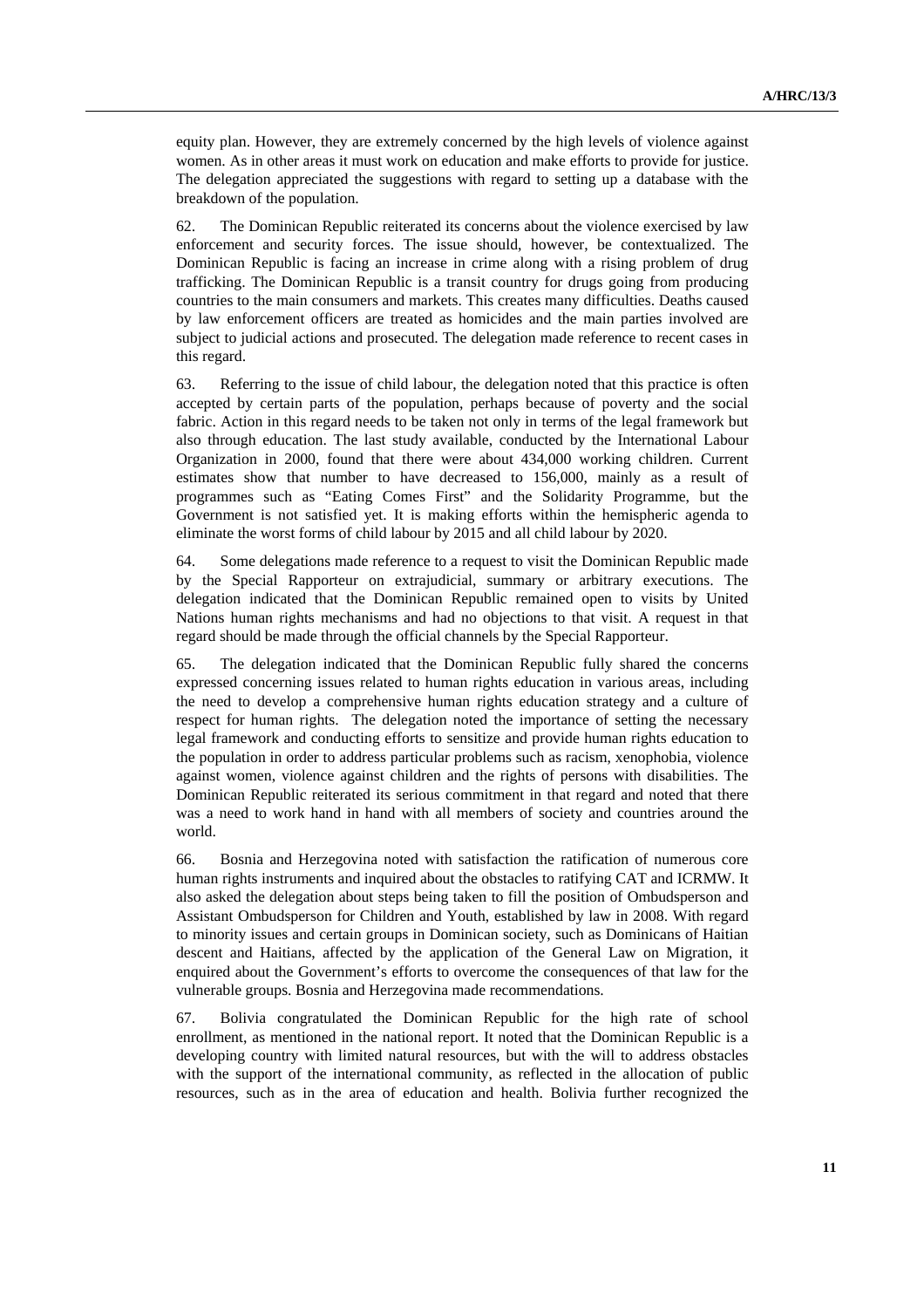implementation of the national plan to combat smuggling and illegal trafficking of migrants. Bolivia made recommendations.

68. Peru recognized the efforts of the Dominican Republic in favour of women, such as electoral law 12.200, which increased to 33 per cent the quota for women in public positions, and expressed the hope that the legislative measures would result in the short term in a higher representation of women in the Senate and the Chamber of Deputies. Peru asked the delegation to provide more information on the impact of the school subsidy and "Eating Comes First" programmes. Peru also asked if the Dominican Republic was considering extending a permanent invitation to the special procedures mechanisms. Peru made recommendations.

69. Jamaica was pleased to note the emphasis of the State on protecting the human rights of vulnerable groups. Jamaica congratulated the State for having the second highest school enrolment rate in Latin America. Jamaica also recognized the efforts made to combat human trafficking and improve victim protection mechanisms and to promote and protect civil and political rights, for example by reforming and guaranteeing the independence of the judiciary and providing human rights training to law enforcement officials.

70. The United Arab Emirates noted the progress achieved in the field of women's rights, especially in achieving equality between men and women before the law. It expressed its appreciation for the important initiative to set up a Ministry for Women in 1990. Several practical steps in favour of women has also been adopted, such as the adoption of electoral law 12.200 (see para. 68 above) and act No. 13.200, which stressed that applications for positions such as commissioners and deputy commissioners, should be of alternate sexes. The United Arab Emirates enquired about the outcomes of the national plan to encourage equality between man and women and of the equality and development offices set up in all government branches to ensure the follow-up of the plan.

71. The Maldives congratulated the State for its commitment to human rights, as evidenced by its ratification of most core human rights convention. Noting that genderbased violence remained a problem in the country and often went unreported, the Maldives wondered if the State had given consideration to asking the Special Rapporteur on violence against women for advice on steps to eliminate violence against women.

72. Chile congratulated the Dominican Republic for its report highlighting progress made in recent years, as well as problems and challenges.. Chile noted with satisfaction the important progress made with regard to the human rights of women, children and migrants, underscoring the institutionalization of the women's and youth affairs ministries, the National Plan for Gender Equality, the reduction of the number of children and adolescents exposed to the worst forms of child labour and the adoption of laws and action plans to combat human trafficking and migrant smuggling. Chile made recommendations.

73. Colombia made reference to the progress made for the strengthening of the institutional framework for the protection of human rights and asked the delegation to share more information on the establishment of the neighbourhood prosecutor's offices (*fiscalías barriales*) and their impact with regard to facilitating access to justice for the most vulnerable sectors. Colombia congratulated the Dominican Republic for its important efforts and progress made in the areas of penitentiary reform and public access to health services. Colombia made recommendations.

74. Ecuador highlighted the Dominican Republic's efforts and commitment in the promotion of all human rights and encouraged it to consider developing and implementing a national human rights plan and establishing a national human rights institution in accordance with the Paris Principles, as highlighted in the concluding observations of treaty bodies. Ecuador expressed its sincere willingness to support all efforts of the Dominican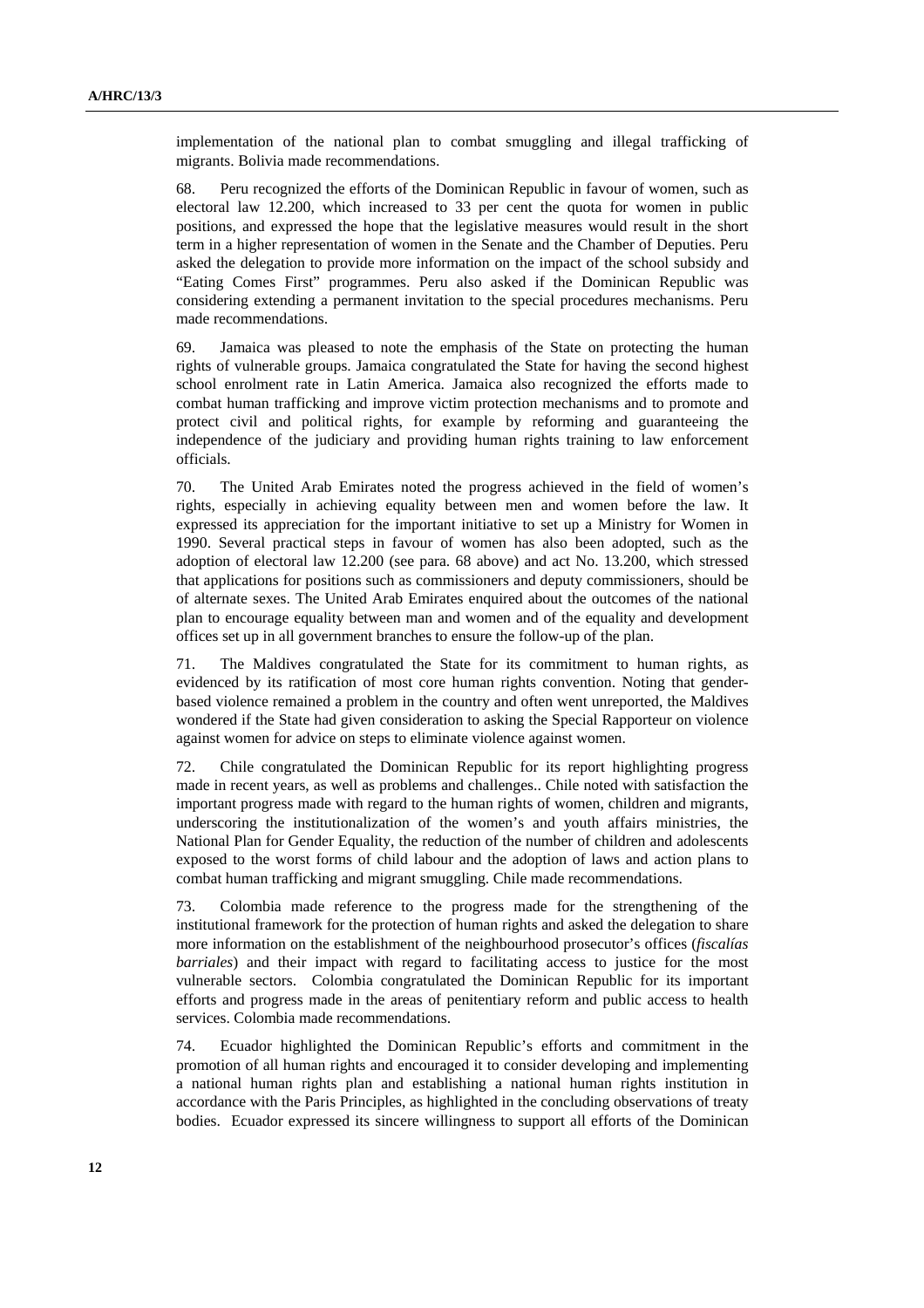Republic in the promotion and protection of human rights and reiterated its readiness for cooperating in that regard.

75. Latvia noted with satisfaction the domestic culture of the State, which ensured respect for fundamental freedoms. It also noted that the Dominican Republic has ratified many core international human rights treaties. Latvia referred to the issue of standing invitations to special procedures, an issue that it had also addressed as a written question prior to session of the Working Group. Latvia made recommendations.

76. Guatemala welcomed the incorporation of norms for the promotion and protection of human rights in the new Constitution to be adopted. . Guatemala asked the Dominican Republic to provide more information and share information on its good practices with regard to reform and modernization of the penitentiary system. It also asked for information on access by undocumented migrants to health services, housing, education, work and social security services, as well as on the solidarity pension system.

77. Nigeria noted the significant achievements recorded by the State despite the numerous challenges it faced and commended the State for being a party to a substantial number of the core international human rights instruments and for having cooperated with various United Nations human rights mechanisms. Nigeria noted the continuing exclusion of persons and a proliferation of racism on the part of some individuals. It questioned the State about existing mechanisms to address those practices and the successes recorded in their implementation. Nigeria made recommendations.

78. Haiti referred to the Dominican Republic as a country with which the Republic of Haiti shares an island in the Caribbean. These are two countries whose futures are inextricably linked. In fact, the Dominican Republic continued to host a major inflow of Haitians who had contributed in a substantial way to the growth of the Dominican economy. Haiti represents the second destination of products from the Dominican Republic, after the United States of America. Haiti took note of the efforts made and the measures taken by the Dominican authorities to promote and protect human rights in the country. It had above all noted the major difficulties encountered by Haitians in their relations with Dominican policemen, army officers and soldiers, and with certain segments of the Dominican population, which often gave rise to regrettable incidents linked to the obtaining of an identity document and access to basic services. Haiti made recommendations.

79. Ghana commended the creative and affirmative actions for women and the opening of neighbourhood prosecutor's offices for greater access to the justice system. On migration issues, Ghana welcomed the act on migrant smuggling and human trafficking and the adoption of a zero tolerance policy in cases of mistreatment of illegal migrants by inspectors. Noting the condemnation, dismissals and disciplinary sanctions of police officers, Ghana asked about the impact of this policy on society in general and on foreigners in particular. Ghana also appreciated the openness with which the State had discussed its challenges, such as the failure to properly address the issues of discrimination and racism. Ghana made recommendations.

80. Morocco welcomed the new text of the Constitution, which took on board several question relating to human rights, above all the protection of the rights of vulnerable groups such as women, children and undocumented migrants. It congratulated the Government of the Dominican Republic for the "Eating Comes First" programme launched in 2002 to alleviate the hunger problem and assist families in situations of extreme poverty. It enquired about other programmes or initiatives which are part of the programme to combat poverty, particularly in the area of human development. Morocco congratulated the Government of the Dominican Republic for adopting a national education plan for the period 2008-2018 and asked whether the plan had a human rights education component to it. Morocco made recommendations.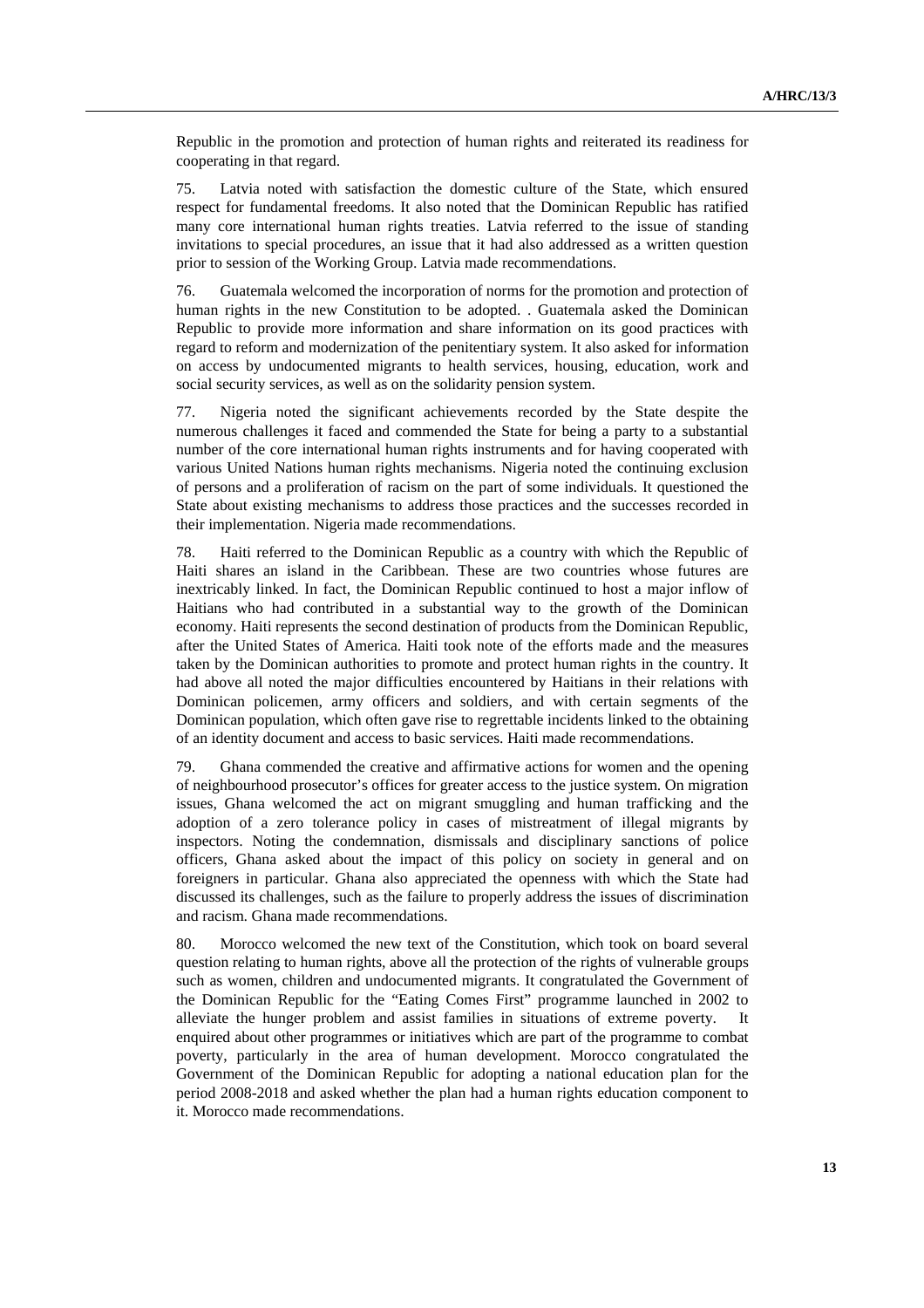81. The Dominican Republic thanked all delegations for their questions and comments and reiterated its serious commitment to promoting all human rights. It also reaffirmed its commitment to ratify and adhere to the conventions mentioned throughout the interactive dialogue and its openness to receiving visits by different United Nations human rights mechanisms.

82. The delegation indicated that there was full freedom of expression in the country and that t no one was persecuted for the expression of opinion, nor were any journalists imprisoned in the connection.

83. Regarding the high number of undocumented persons residing in the country, as mentioned by some delegations, the Dominican Republic made reference to experiences shared by other countries in that regard. It also recalled that plans for the identification and registration of undocumented persons were being developed with the aim of regularizing their migratory status.

84. Concerning the issue of nationality, the delegation noted that the law did not have retroactive effect, and therefore persons who had acquired Dominican nationality cannot lose it. It further noted that there was no discrimination in the application of the law, even if there might be some isolated instances in that regard.

85. The Dominican Republic further reiterated its commitment to addressing specific issues in which it had recognized difficulties, such as violence against women, the situation of children and child labour. It was also the goal of the Government to address the issue of executions as well.

86. The delegation thanked Haiti for its statement and indicated that the two countries were working together. The delegation appealed to all other countries of the world to support the aspiration of Haiti and the Dominican Republic to move forward in the community of nations.

### **II. Conclusions and/or recommendations**

**87. The recommendations formulated during the interactive dialogue have been examined by the Dominican Republic. The recommendations listed below enjoy the support of the Dominican Republic:** 

**1. Improve further the situation of children, boys and girls alike, through the necessary review of laws and regulations (Holy See);** 

**2. Promptly designate the person who will occupy the position of Ombudsman (***Defensor del Pueblo***) (Peru);** 

**3. Review its domestic policies and practices to ensure full compliance with the Convention on the Rights of Persons with Disabilities (Canada);** 

**4. Strengthen efforts to fill the existing gaps and accept the recommendations to draw up and implement a national human rights strategy with the aim of improving the overall human rights situation in the country (Bosnia and Herzegovina);** 

**5. Strengthen the human rights protection of all inhabitants of the Dominican Republic, including migrants (Chile);** 

**6. Continue successfully implementing affirmative measures in order to guarantee gender equality and all its ensuing consequences (Cuba);**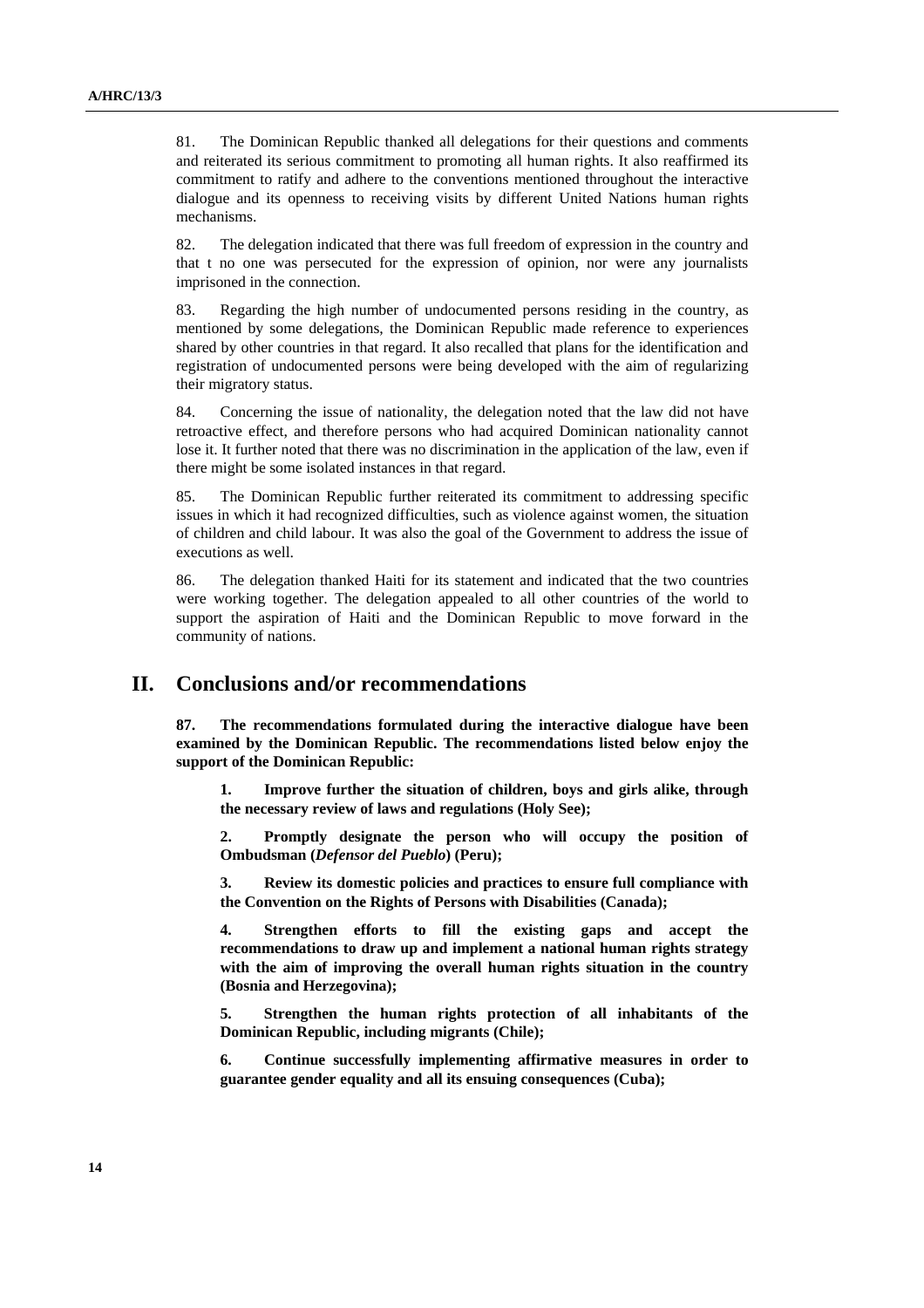**7. Set up a database related to the socio-economic situation of the population, disaggregating the data in terms of racial and ethnic identity, persons with disabilities, national origin and gender, with a view to analysing the social situation of different groups of the population and thus make progress in strengthening or establishing public policies to prevent and eliminate discrimination (Mexico);** 

**8. In compliance with the provisions of the International Convention on the Elimination of All Forms of Racial Discrimination, establish actions aimed at promoting equality within the population so as to put an end to the existing discrimination and so that the national legislation is enforced (Algeria);** 

**9. Adopt comprehensive strategies to combat racism, including specific measures on the status and protection of persons of Haitian origin (Belgium);** 

**10. Strengthen the legal and institutional framework to combat racism and racial discrimination, ensuring that all legal provisions are applied and that active monitoring of patterns of racism and racial discrimination is carried out (United Kingdom);** 

**11. Consider taking appropriate measures to eliminate racial discrimination and recognize Africans and people of African descent as part of the Dominican society (Nigeria);** 

**12. Strengthen efforts to eliminate discrimination and racism, in line with paragraph 35 of the national report (Ghana);** 

**13. Adopt specific criminal legislation for the protection of women's rights (Brazil);** 

**14. Prohibit corporal punishment of children in all settings (Slovenia);** 

**15. Strengthen efforts to effectively combat violence against women (Azerbaijan);** 

**16. Continue to investigate the different forms of violence against women and to take adequate measures against it (Holy See);** 

**17. Redouble efforts to prevent violence against women and take radical measures in the area of criminal legislation with a view to sanctioning very severely all violence against women (Switzerland);** 

**18. Consider increasing, if possible, the funds devoted to ensuring the implementation of programmes for the protection of victims of violence against women and to ensuring that women have access to information and health-care services (Egypt);** 

**19. Establish units for integrated assistance to victims of gender-based violence in all of the country's 32 provinces and at least one shelter in each of the country's nine regions (Netherlands); earmark human and financial resources for combating violence against women by creating shelters for and providing assistance to victims (Chile);** 

**20. Implement compulsory training programmes for all relevant officials on how to identify, deal with and protect the victims of gender-based violence (Netherlands);** 

**21. Ensure satisfactory prosecution of cases of gender-based violence, in particular by increasing the number of competent personnel working in the judiciary system and the Public Prosecutor's office to combat violence against**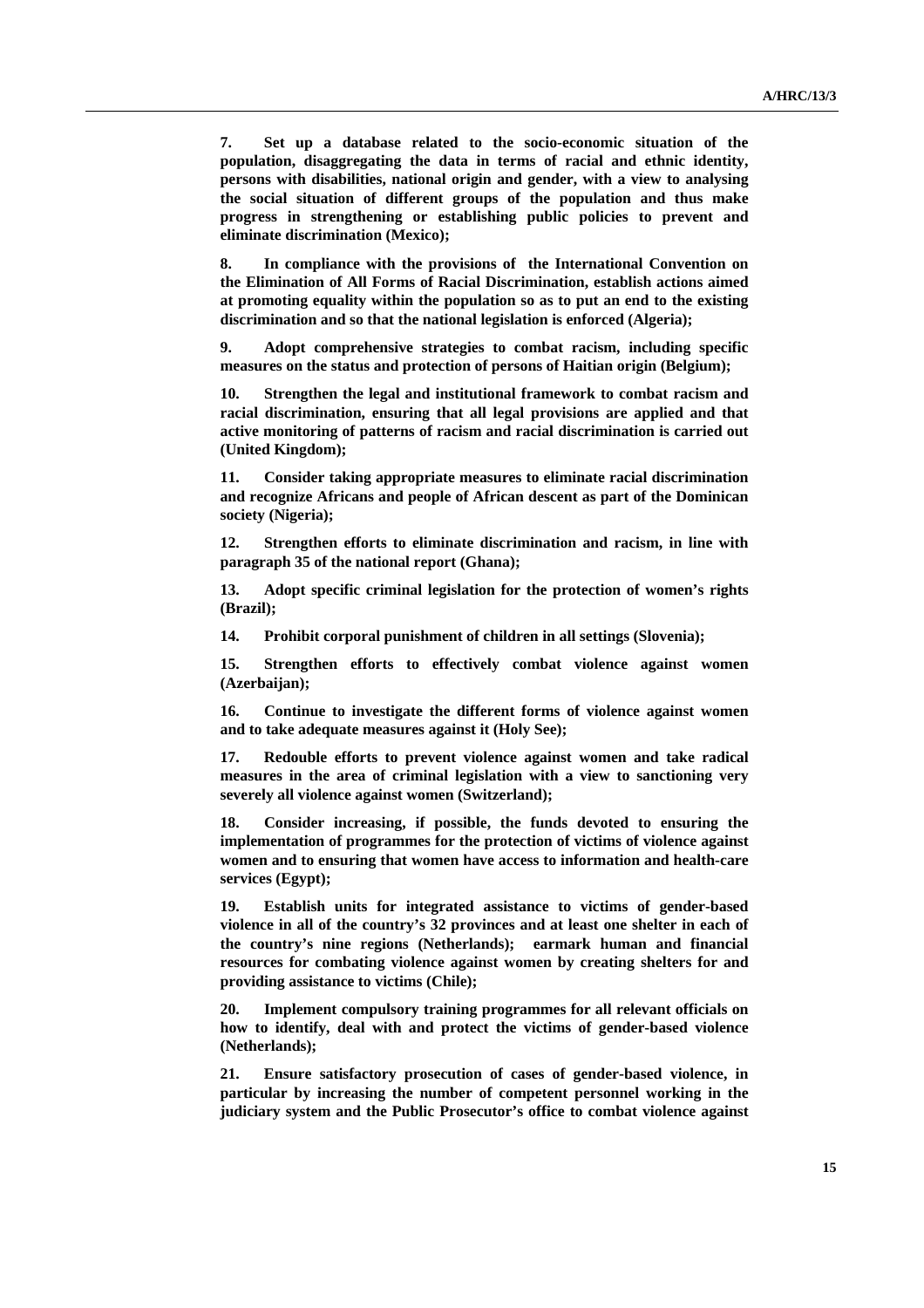**women and girls and by implementing a national plan for the prevention of gender-based violence (Italy; Norway) and by ensuring that all relevant government departments collect and publish disaggregated data and statistics on violence against women and girls (Norway);** 

**22. Ensure the establishment and implementation of proactive and effective approaches to combating and penalizing human trafficking in the country (Canada);** 

**23. Increase efforts to combat existing discrimination among children, as reported by the Committee on the Rights of the Child, by taking effective measures against any form of exploitation of children, especially girls, including for prostitution, pornography and domestic work (Italy);** 

**24. Strengthen efforts to complete the process of implementing the new model in the whole national penitentiary system (Bosnia and Herzegovina);** 

**25. Continue implementing programmes in the area of upgrading penitentiary centres, social reinsertion and prevention of recidivism (Colombia);** 

**26. Continue its programme of prison modernization, ensuring thorough staff training and investigations of alleged staff misconduct (United Kingdom);** 

**27. Invest in and upgrade human rights training of the police and the staff of penal institutions (Germany);** 

**28. Guarantee for each and every person including journalists and defenders of human rights the exercise of freedom of expression, to this end, conduct serious and complete investigations into cases of intimidation and to bring offenders to justice (Switzerland);** 

**29. Effectively investigate and prosecute crimes and violations against human rights defenders and journalists, and ensure that those responsible are punished; furthermore adopt appropriate measures to disseminate widely and ensure full observance of the Declaration on Human Rights Defenders (Norway);** 

**30. Continue to implement policies for the eradication of poverty (Turkey);** 

**31. Continue the national plans and strategies to reduce poverty and food insecurity in the country (Azerbaijan);** 

**32. Continue ongoing efforts to guarantee universal access to healthcare to the population (Cuba);** 

**33. Continue making progress in expanding the coverage for the Subsidized Family Health Insurance Scheme and the Contributory Family Health Insurance (Colombia);** 

**34. Strengthen services aimed at protecting women and children, including through greater legal protection, and provide women and children with adequate information on how to gain access to support and medical care (United Kingdom);** 

**35. Promote access to basic and secondary education and health care for all children and adolescents, without having these services depend on the possession of a valid birth certificate (Chile);** 

**36. Include intercultural education in school curricula (Egypt);**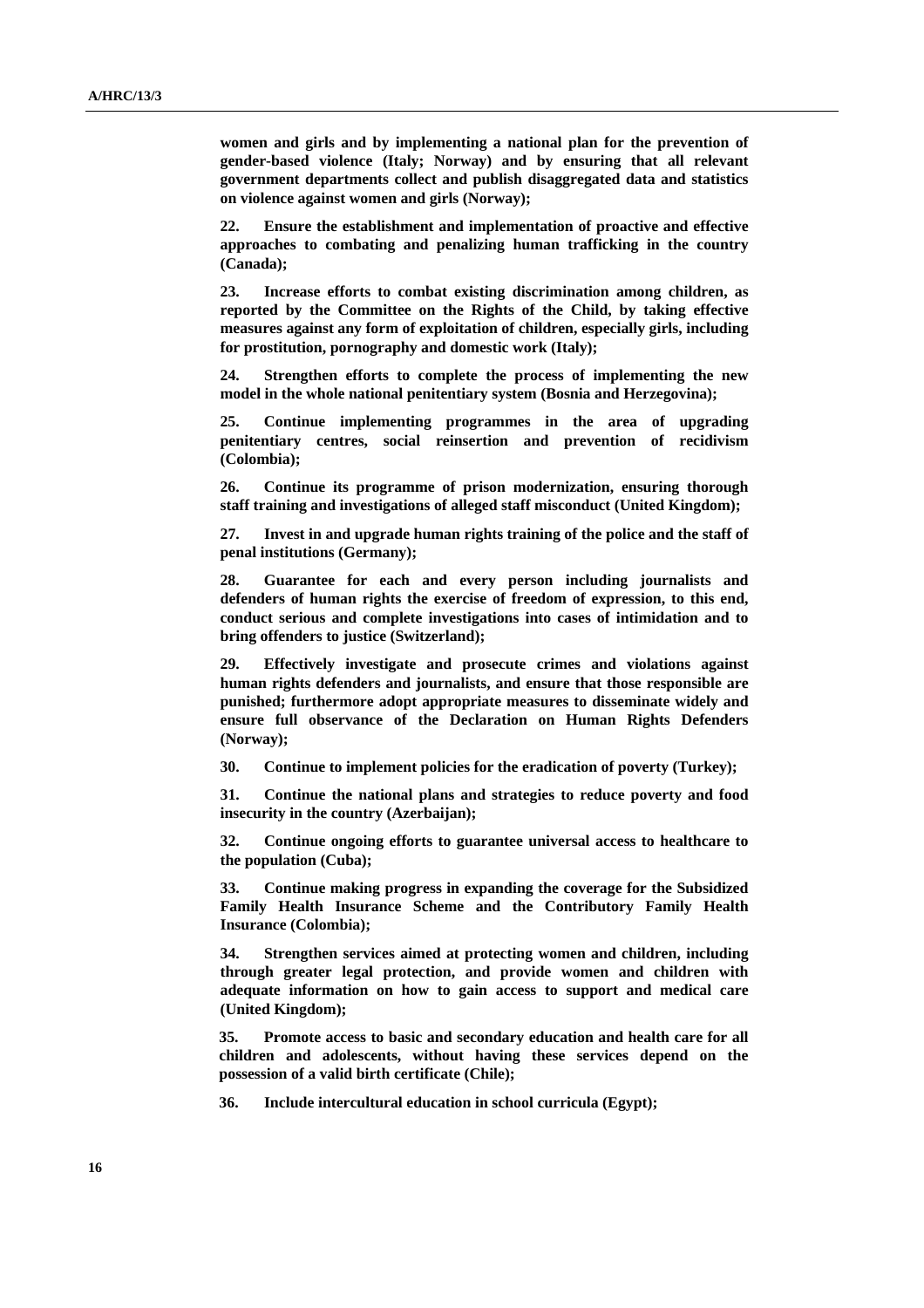**37. Continue strengthening the good educational policy with a view to ensuring the full school enrolment of those who due to lack of resources are excluded from the education system, as the only way of moving forward to its full development and achieving true social well-being (Venezuela);** 

**38. Continue providing access to quality education without discrimination for the population of school age throughout the country (Bolivia);** 

**39. Include all children in education regardless of their registration status, as recommended by the Committee on the Rights of the Child (Bosnia and Herzegovina);** 

**40. Continue strengthening the migration policy in accordance with international standards for the promotion and protection of human rights taking into account that this phenomenon presents major challenges for the country (Nicaragua);** 

**41. Take the necessary measures to get the activities of the Haitian-Dominican Joint Commission going again (Haiti);** 

**42. Take further action to protect the rights of migrants in view of the persistent reports on violations of the rights of migrants (Ghana);** 

**43. Work with the Government of Haiti to ensure Haitians living in the Dominican Republic have adequate access to civil and birth registration mechanisms in order to establish the Haitian citizenship (United States).** 

**88. The following recommendations will be examined by the Dominican Republic, which will provide responses in due time. The response of the Dominican Republic to these recommendations will be included in the outcome report adopted by the Human Rights Council at its thirteenth session:** 

**1. Sign (Chile; Spain) and/or ratify (Chile; Belgium; Brazil; Netherlands; Azerbaijan; Spain; Italy; Peru) and implement (Netherlands; Italy) the Convention against Torture and Other Cruel, Inhuman or Degrading Treatment of Punishment and its Optional Protocol (Chile; Belgium; Brazil; Netherlands; Azerbaijan; Spain; Netherlands; Italy; Peru);** 

**2. Sign and ratify (Chile)/accede to (Italy) the Second Optional Protocol to the International Covenant on Civil and Political Right (Chile; Italy);** 

**3. Sign (Chile) and ratify (Spain) the Optional Protocol to the Convention on the Rights of the Child on the involvement of children in armed conflict (Chile; Spain);** 

**4. Accede to the Convention on the Prevention and Punishment of the Crime of Genocide (Brazil);** 

**5. Sign and ratify the Optional Protocol to the International Covenant on Economic, Social and Cultural Rights (Spain);** 

**6. Sign and ratify as quickly as possible the International Convention for the Protection of All Persons from Enforced Disappearance (France);** 

**7. Ratify international human rights instruments that the Dominican Republic is not yet a party to (Peru);** 

**8. Consider favourably the ratification of (Mexico; Nigeria)/ratify (Peru) promptly (Bolivia) the International Convention on the Protection of the Rights of All Migrant Workers and Members of their Families (ICRMW) (Mexico; Nigeria; Peru; Bolivia);**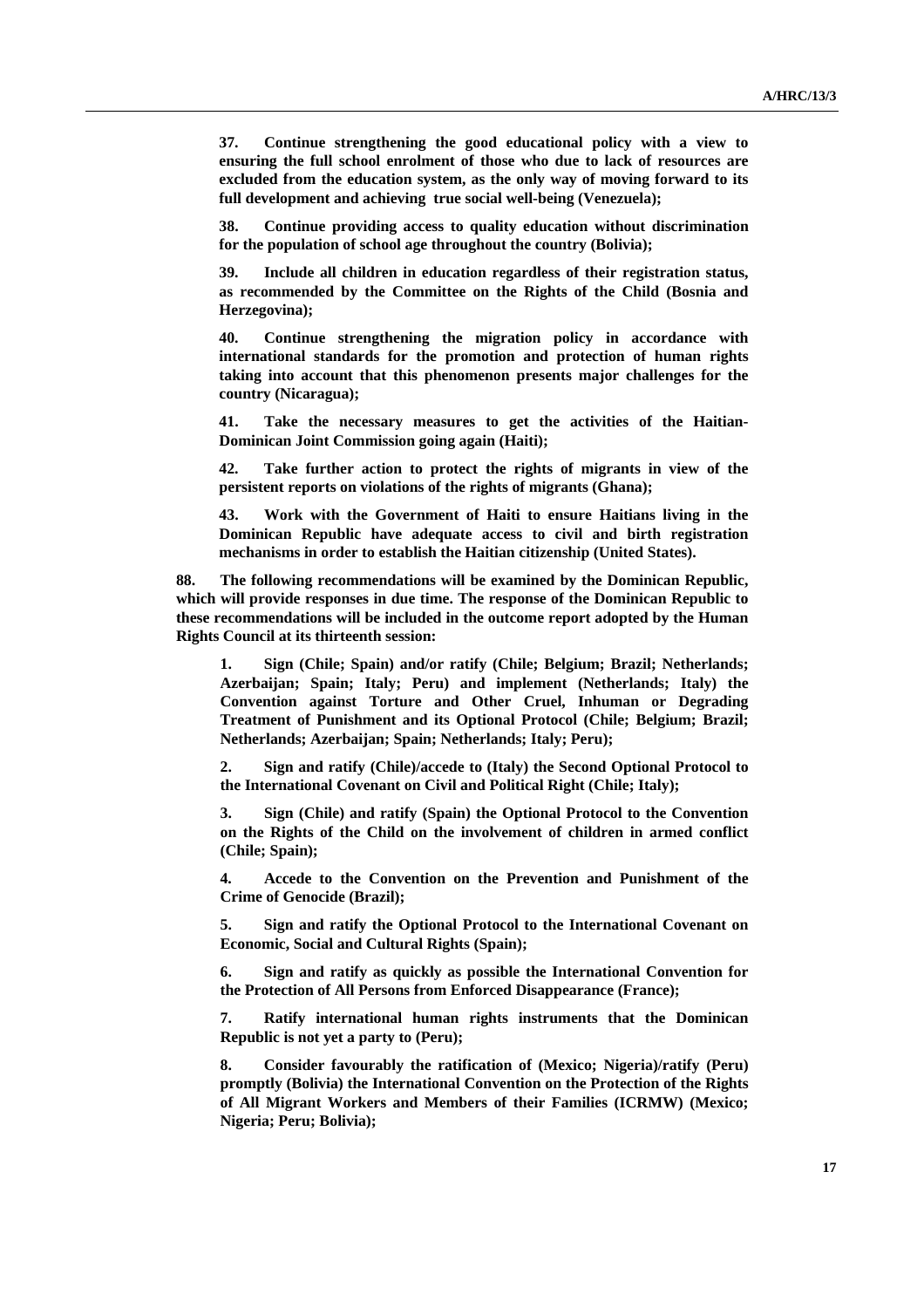**9. Consider the signing and ratification of ICRMW, as well as the consequent and gradual adaptation of national legislation in accordance with the standards contained in that Convention (Uruguay);** 

**10. Continue making progress by ratifying ICRMW (Colombia);** 

**11. Ratify the Convention on the Reduction of Statelessness and sign and ratify the Convention relating to the Status of Stateless Persons (Canada);** 

**12. Accede to instruments which are conducive to making an effective contribution to combating corruption, to support the Strategic Plan for Transparency, Ethics and the Prevention of Corruption 2009-2012; in particular consider the possibility of taking inspiration from existing models of institutions in certain countries to establish a body to combat corruption and to accede to the United Nations Convention against Corruption (Algeria);** 

**13. Improve cooperation with the United Nations treaty bodies by agreeing on timelines for submitting overdue reports (Norway);** 

**14. Extend an open and permanent invitation to all United Nations special procedures (Brazil; Chile; Latvia), in addition to the existing cooperation (Brazil);** 

**15. Consider favourably the request for a visit by the Special Rapporteur on extrajudicial, summary or arbitrary executions (Norway; Netherlands);** 

**16. Consider establishing (Egypt)/create (France)/adopt measures which are conducive to the creation of (Mexico)/expedite the creation of (Peru) an independent national human rights institution in conformity with the Paris Principles (Egypt; France; Mexico; Norway; Peru), as recommended by the Committee on the Elimination of Racial Discrimination (Norway);** 

**17. Establish an independent body to deal with complaints and investigations concerning impunity of the forces of law and order when they carry out heinous actions, and train the police to use force in accordance with international human rights standards (Belgium);** 

**18. Establish an independent oversight body to investigate complaints of police abuse and human rights violations (Netherlands);** 

**19. Include in the school system at all levels, appropriate measures in the field of human rights education, in accordance with the Plan of Action of the World Programme for Human Rights Education, including appropriate training of law enforcement officials (Italy);** 

**20. Intensify programmes of human rights education with a view to fight racist prejudices and to start such programmes already at school level (Germany);** 

**21. Step up its efforts in the area of education and human rights training (Morocco);** 

**22. Speed up the implementation of ICRMW, to which the Dominican Republic has committed itself to acceding (Morocco); and strengthen its approach in the area of migration by acceding to ICRMW and ask for the assistance of competent international institutions (Algeria);** 

**23. Ensure that all reports of human rights violations are investigated and that those suspected of violations are suspended from active duty and brought to justice (Netherlands);**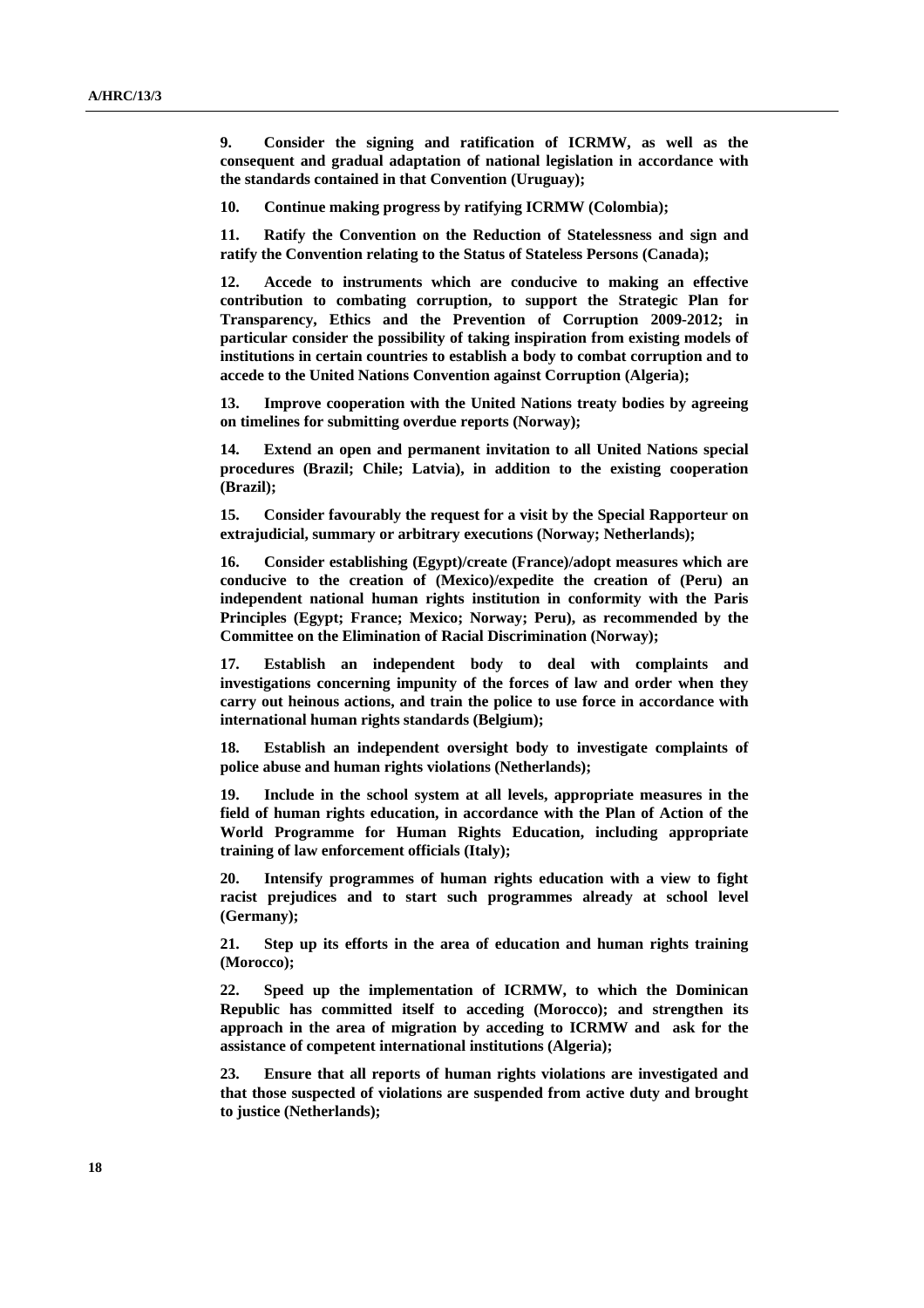**24. Strengthen the coordination between the National Police and the Public Prosecutor's office (Netherlands);** 

**25. Take all necessary measures to put an end to discrimination against gays, lesbians and transsexuals (France);** 

**26. Taking into account the determination of the Government to protect the right to life and the danger of the practice of illegal abortions, provide guarantees in legislation for the mental and physical integrity of women, especially children who have undesired pregnancies (Spain);** 

**27. Seek technical assistance in the field of violence against children (Slovenia);** 

**28. Increase the number of competent personnel in the Public Prosecutor's office working to combat violence against women (Netherlands);** 

**29. Make more efforts to guarantee the right of all children to be registered immediately after birth through a simplified and inclusive procedure, thus allowing them access to basic social services such as education and health (Uruguay);** 

**30. Encourage full implementation of the 2004 Children's Code, in the area of education, prevention and reinsertion (Spain);** 

**31. Establish mechanisms for dialog and raising awareness amongst the Dominican people, in the area of migration such as public campaigns and social fora of dialog in the areas of discrimination and racism, labour conditions, access to education and health care (Brazil).** 

**89. The recommendations below did not enjoy the support of the Dominican Republic, and the Dominican Republic offers the following comments:** 

**1. Ensure that appropriate legal frameworks are in place in line with the international conventions governing the issue of nationality (Canada): The Dominican Republic does not accept this recommendation, since nationality is already established in the Constitution and is not open to interpretation;** 

**2. Cancel all retroactive measures taken to replace the principle of jus soli with the principle of jus sanguinis for the acquisition of nationality (Spain): The Dominican Republic agrees that the law is not retroactive, but cannot accept the allegation that the Constitution is applied in a retroactive manner:** 

**3. Take further steps to tackle impunity, including independent investigations of killings by security forces (United Kingdom): The judiciary in the Dominican Republic is constitutionally independent and its investigations and decisions are impartial and objective;** 

**4. Adopt measures to ensure that Dominican of Haitian descent are not denied citizenship or access to civil and birth registration procedures and are not arbitrarily subject to retroactive cancellation of birth and identity documents (United States): This is not acceptable because, as noted earlier, application of the law is not retroactive in the Dominican Republic. In addition the Constitution of the Dominican Republic is not subject to interpretation as to who is or is not a Dominican;** 

**5. Apply consistent and non-discriminatory citizenship policies and practices (Canada).**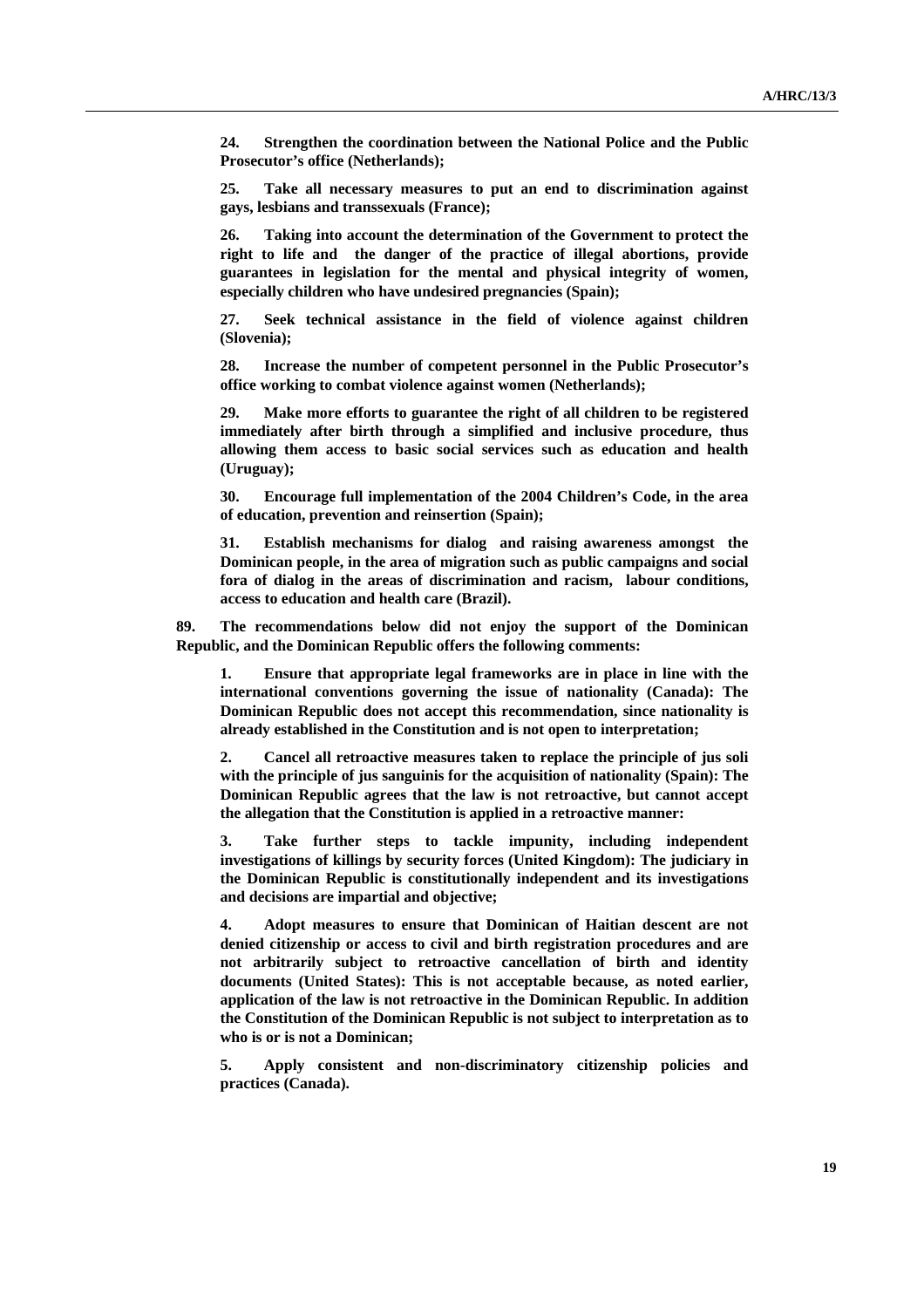**90. All conclusions and/or recommendations contained in the present report reflect the position of the submitting State(s) and/or the State under review. They should not be construed as being endorsed by the Working Group as a whole.**